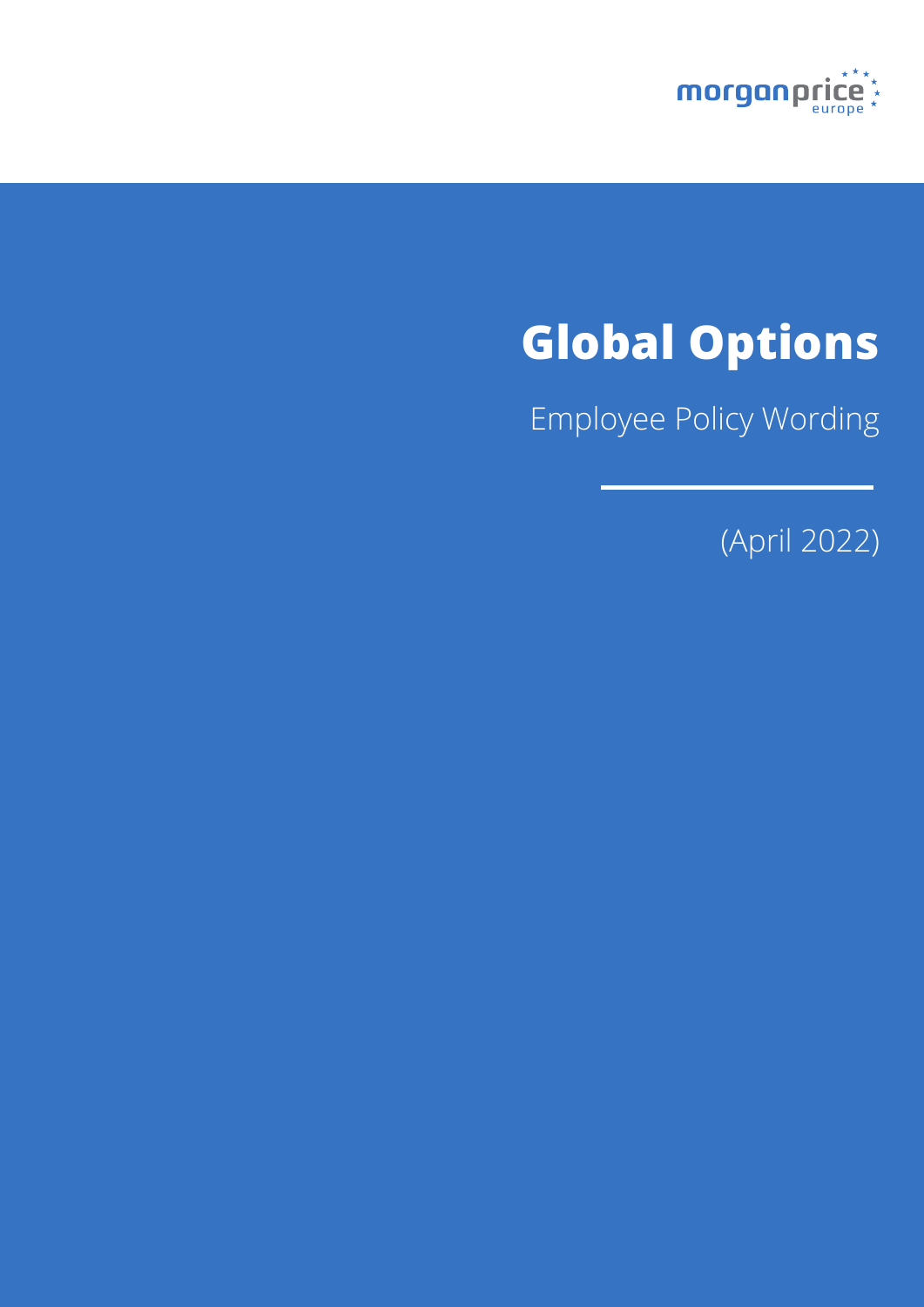

## **Contents**

## **1. Introduction to this policy**

- a. Contract of insurance
- b. Provision of insurance services and benefits
- c. Understanding the scope of this insurance
- d. Our promise of service
- e. Cooling-off period
- f. Queries on this policy
- g. Data Protection & Privacy Notice

## **2. Eligibility**

- a. Who can apply
- b. Conditions of acceptance
- c. Declarations and changes

## **3. Underwriting**

- a. Full Medical Underwriting (FMU)
- b. Moratorium Underwriting
- c. Medical History Disregarded (MHD)

## **4. How to claim**

- a. Emergency assistance/evacuation claims
- b. Claims requiring pre-authorisation
- c. Reimbursement claims
- d. General claims guidance notes
- e. Settlement of claims

## **5. Words and phrases used in this policy**

## **6. General exclusions**

## **7. General policy administration**

- a. Commencement of cover
- b. Adding or removing your dependants
- c. Maintaining cover
- d. Alterations to this policy
- e. Changing the plan type
- f. Policy duration and premium payment
- g. Temporary return to your home country
- h. Cancelling this policy
- i. Termination
- j. Death of you and/or your covered dependants
- k. Other insurance
- l. Subrogation
- m. Help and intervention
- n. Compliance
- o. Governing law

## **8. How to make a complaint**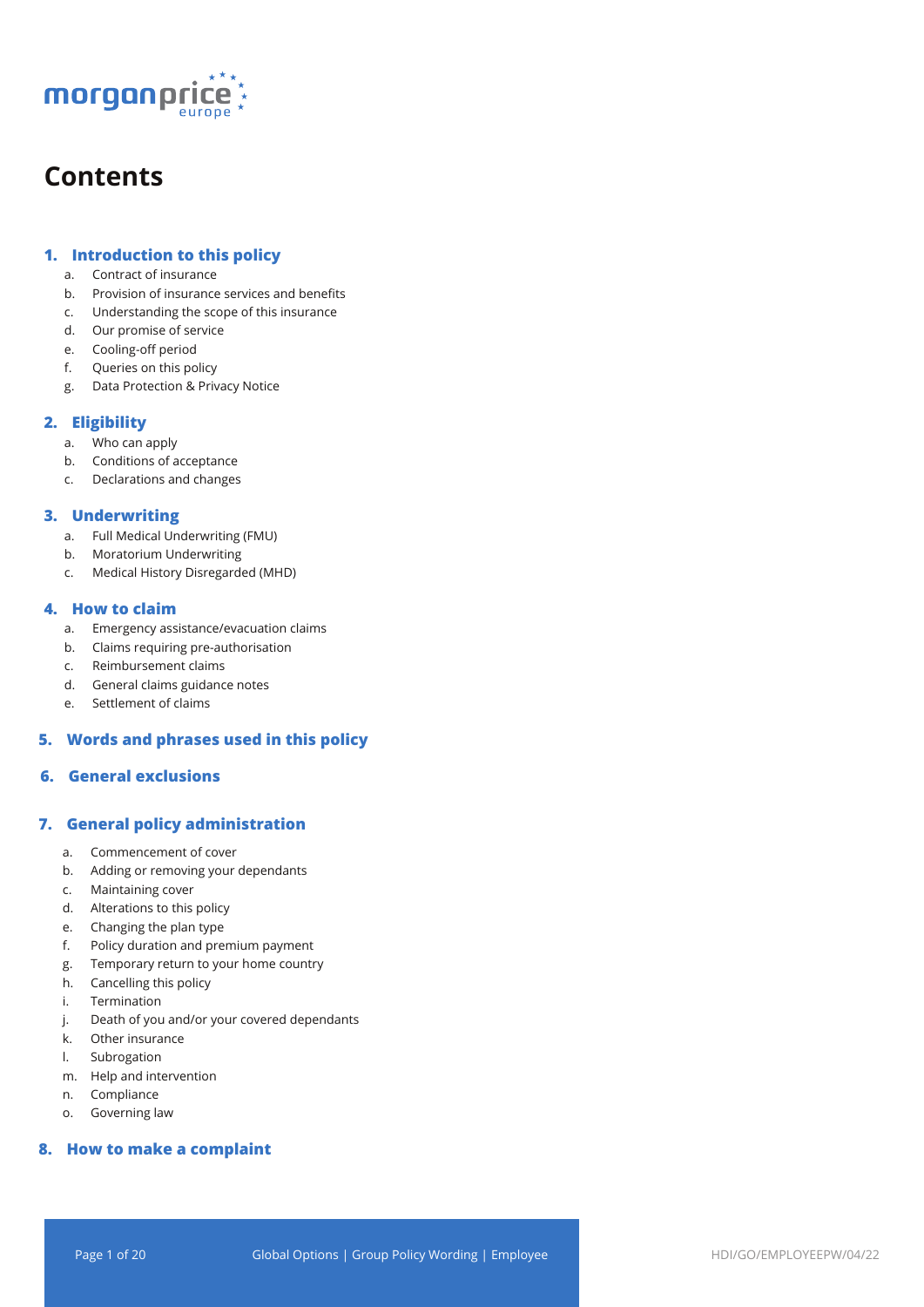## morganpri

## **1 Introduction to this policy**

Welcome and thank you for choosing the Global Options Plan from Morgan Price (Europe) ApS to look after your health insurance needs.

Please check the certificate of insurance to make sure that all of the details shown are correct. If any changes need to be made, please let your employer know immediately.

Take a few moments to look through this policy, including the detailed benefit schedule, to make sure you and/or your covered dependants fully understand what is covered by this insurance policy.

This policy has been written using plain language wherever possible and has been designed to set out all the features and benefits of the Global Options Plan in a straightforward and easy to understand format.

If there is any aspect of the Global Options Plan that you and/ or your covered dependants are unsure about, please do not hesitate to contact us.

#### **a. Contract of insurance**

The group application form your employer completed, your and/ or your covered dependants application forms, together with any additional information provided, this policy wording, the certificate of insurance, any endorsements applied to this policy and the detailed benefit schedule, are all part of the contract of insurance between your employer and the Insurer, and should be read as one document.

Provided the required amount of premium is paid on the due date, we will provide you and/or your eligible dependants listed in the certificate of insurance with the benefits set out in the detailed benefit schedule attached to the certificate of insurance.

The insurance is effective only after we have issued written confirmation that you and/or your eligible dependants have been accepted for cover and becomes, and remains, insured in accordance with the terms and conditions set out in this policy.

### **b. Provision of insurance services and benefits**

This is a list of the different parties involved in providing the insurance services and benefits under this policy:

- This is a Morgan Price (Europe) ApS policy. Morgan Price is responsible for the plan design, the sales, administration (including issue of policy documents and collection of premiums) and general management of this policy.
- The policy is underwritten by HDI Global Specialty SE of Podbielskistraße 396, 30696 Hannover, Germany, which

is authorised to carry on general insurance business and is authorised and regulated by BaFin (the German Federal Financial Supervisory Authority).

• Morgan Price (Europe) ApS is the entity appointed by the Insurer to provide the services relating to policy administration, claims handling, case management and evacuation and assistance on this policy.

#### **c. Understanding the scope of this insurance**

You and/or your covered dependants will find details of what is covered and what is not covered in the detailed benefit schedule. Please make sure you and/or your covered dependants read this carefully to understand what is covered and where waiting periods may apply to benefits.

In addition, within this policy wording, there is a list of general exclusions that apply to this policy.

#### **d. Our promise of service**

As a valued customer, you have important rights and entitlements. You are entitled to expect:

- **• Politeness and courtesy.**
- **• Helpful advice and guidance.**
- **• Confidentiality.**
- **• Professional and efficient service.**

At Morgan Price (Europe) ApS, each of our customers is important to us and we believe you have the right to a fair, swift and courteous service at all times. We will always aim to provide you with a professional, confidential and efficient service no matter what your query is.

However, we do appreciate that occasionally things can go wrong. We take all complaints seriously and aim to resolve them fairly and promptly. The information in the 'How to make a complaint' section explains how you can complain and how we will deal with your complaint.

#### **e. Cooling-off period**

If having purchased this policy, your employer decides that it does not meet their needs, they will need to confirm in writing to info@morgan-price.eu that they wish to cancel this policy.

Provided no claims have been paid and/or pre-authorisation of claim costs have been issued, we will refund any premium that has been paid.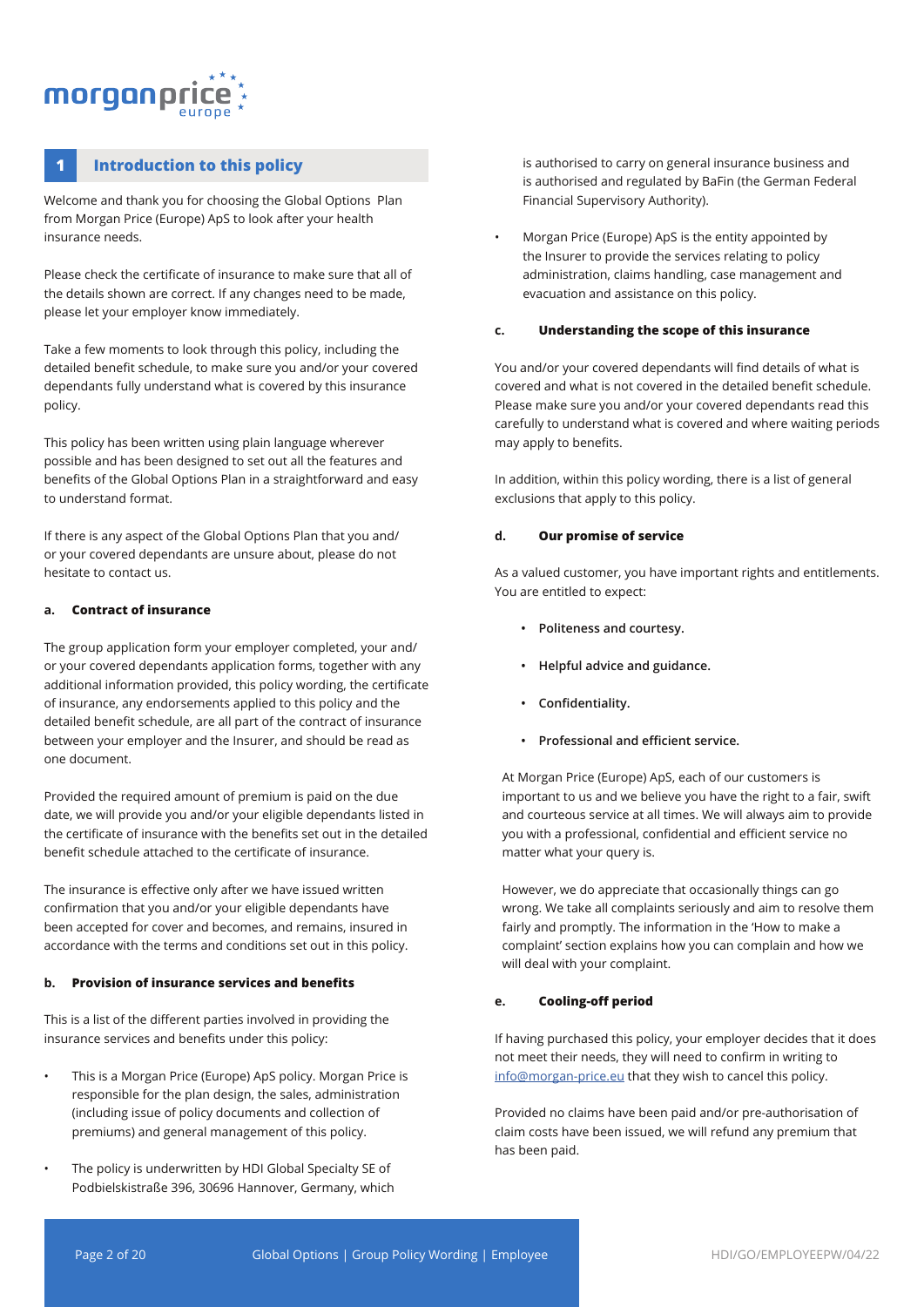

#### **f. Queries on this policy**

For any queries on this policy, you should contact:

**Morgan Price (Europe) ApS ØENS Virksomhedsadministration ApS Lergravsvej 59, 1 2300 København s Denmark** 

**T: +44 (0) 1379 646 730**

**F: +44 (0) 1379 652 794**

#### **E: info@morgan-price.eu**

#### **g. Data Protection & Privacy Notice**

This notice explains how your data will be collected and dealt with, and your rights concerning that data. In this notice, `we', `us' or `our' refers to HDI Global Specialty SE and its agents, co-insurers and reinsurers. `You' or `your' refers to the individual whose personal data we are processing.

Personal data, or personal information, means any information about an individual from which that person can be identified. We respect your privacy and we are committed to protecting your personal data. Morgan Price (Europe) ApS, together with its insurance partner, HDI Global Specialty SE, is the joint controller and processor of your personal data.

#### **h. Responsible data controller**

HDI Global Specialty SE Podbielskistraße 396 30659 Hannover Germany Tel. +49 511 5604-2909 E-mail: contact@hdi-specialty.com

HDI Global Specialty SE is a Data Controller as defined under the EU General Data Protection Regulation ('GDPR').

You can reach our Data Protection Officer by post at the aforementioned address (please include the additional address line "Data Protection Officer") or by e-mail via our data privacy group mailbox: E-mail: privacy-hgs@hdi-specialty.com

#### **i. Personal data we may collect about you**

- Individual details such as name, address, proof of address, contact details (including emails and telephone numbers), gender, marital status, date and place of birth, nationality, employer, job title, employment history and family details (including their relationship to you).
- Identification numbers issued by government bodies,

agencies or similar such as national insurance, passport, tax identification or driving licence numbers.

- Financial information such as bank account or payment card details, income or transaction histories.
- Insurance policy information including information about quotes you receive and policies you take out.
- Credit and anti-fraud data including credit history, credit score, sanctions and criminal offences, and information received from various anti-fraud databases relating to you.
- Information about previous and current claims (including in connection with other related or unrelated insurance) which may include data about your health, criminal convictions, or special categories of personal data and, in some cases, surveillance reports.
- Technical information including your computer's IP address.
- Special categories of personal data which have additional protection under the GDPR, namely health, criminal convictions, racial or ethnic origin, political opinions, religious or philosophical beliefs, trade union membership, genetic data, biometric, or data concerning sex life or sexual orientation.
- Identification numbers issued by government bodies, agencies or similar such as national insurance, passport, tax identification or driving licence numbers.

#### **j. Where we may collect your personal data from**

We may collect your personal data from various sources:

- You (including, from time to time, recordings of your telephone calls with us)
- Your family members, employer or agent/representative (including your broker)
- Our agents, other insurers, insurance brokers, or reinsurers
- Credit reference agencies
- Websites or software applications for use on computers or mobile devices and/or social media content, tools and applications
- Anti-fraud databases, sanctions lists, court judgments and other databases
- Government agencies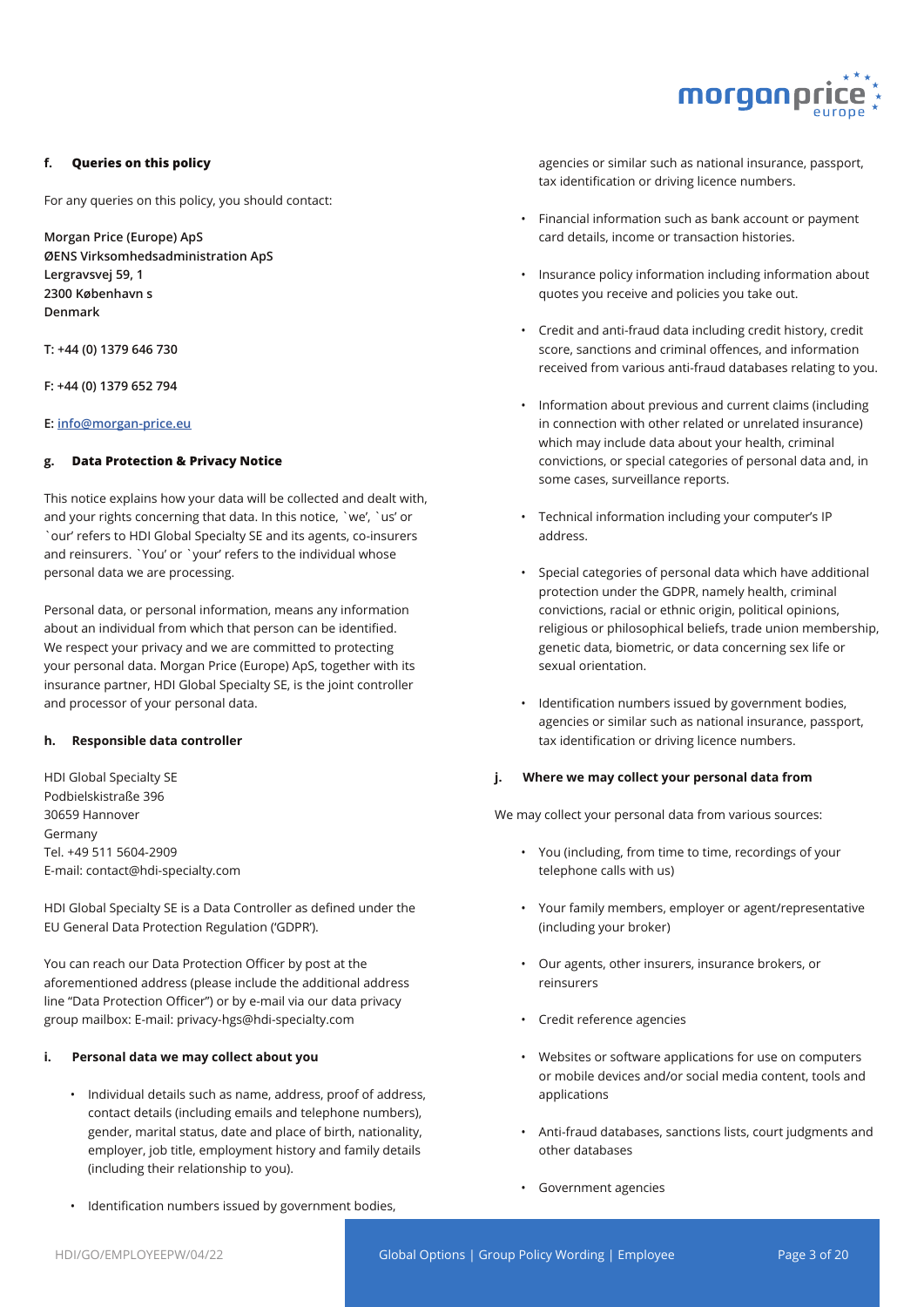

- Any open electoral register; or
- In the event of a claim, third parties including the other party or parties to the claim, witnesses, experts, loss adjusters, solicitors, claims handlers, translators, surveillance agents, engineers and others.

## **k. Identities of Data Controllers and Data Protection Contacts**

The operation of the insurance market means that personal data may be shared between insurance brokers, insurers, reinsurers and other market participants. You can find out the identity of the controller or controllers of your personal data in the following ways:

- If you took out the insurance yourself, get in touch with the data protection contact at your insurance broker or the entity you dealt with in taking out the insurance.
- If your employer or another organisation took out the insurance for your benefit, you should get in touch with the data protection contact at your employer or the organisation that took out the insurance.
- If you are not a policyholder or an insured under the insurance, you should get in touch with the organisation that collected your personal data.
- **l. The purposes, categories, legal grounds and recipients of our processing your personal data**
	- **• Your personal data may be processed for the following purposes:** 
		- Quotation/inception:
			- Setting you up as a client, including possible fraud, sanctions, credit and anti-money laundering checks
			- Evaluating the risks and matching them to appropriate policy terms/premium
			- Payment of premium where the insured is an individual
		- Policy administration
			- Client care, including communicating with you and sending you updates
			- Payments to and from individuals
		- Claims processing:
			- Managing insurance and reinsurance claims
- Defending or prosecuting legal claims or regulatory proceedings
- Investigating or prosecuting fraud
- Renewals
	- Contacting you/the insured to renew the insurance
	- Evaluating the risks and matching them to appropriate policy terms/premium
	- Payment of premium where the insured is an individual
- Other purposes including:
	- Complying with our regulatory or legal obligations
	- Risk modelling
	- Effecting reinsurance contracts
	- Transferring books of business, company sales, restructuring and reorganisation.
- **• We may also disclose personal data to the following non-exhaustive list of entities: reinsurers, financial institutions, service providers, contractors, agents, tax authorities, law enforcement and other regulators and group companies in connection with the above purposes. You will find the current list of service providers and our companies who participate in dataprocessing operations hereon our website or by emailing privacy-hgs@hdi-specialty.com.**
- **• We process your data on one of the following legal grounds:**
	- In order to place and operate the contract(s) of insurance;
	- Where a legitimate interest to do so has been identified for which processing of your data is necessary and which balances your interest, rights and freedoms e.g. protecting you from fraud or personalising the insurance product to you; or
	- Where we have a legal obligation to do so e.g. to prevent money laundering.

## **m. Consent**

To provide insurance and deal with insurance claims in certain circumstances we may need to process special categories of your personal data (see 2.8 above), such as medical or criminal records.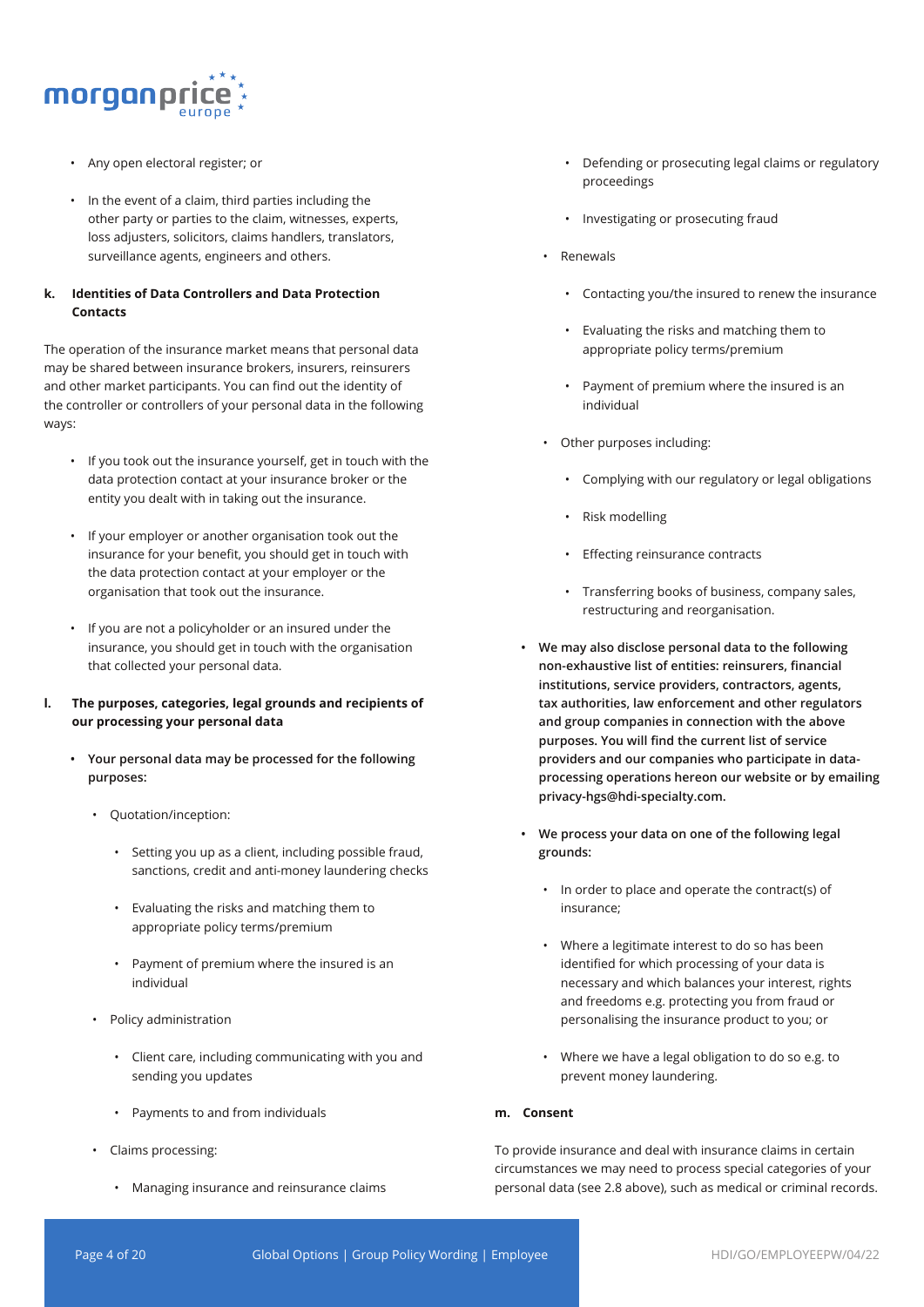

Your consent to this processing may be necessary to achieve one or more of the purposes set out above.

Where this is the case, you may withdraw your consent to such processing at any time by notifying privacy-hgs@hdi-specialty.com . If you do withdraw your consent, however, this may mean we cannot provide insurance or pay claims.

#### **n. Profiling**

When calculating insurance premiums, we may compare your personal data against other data such as industry averages or fraud patterns. Your personal data may also be used to create such other data to ensure, among other things, that premiums align to risk.

We may make decisions based on profiling and without staff intervention (known as automatic decision making).

#### **o. Storage and retention of your personal data**

Data is held by us on servers and in printed form, as well as on our behalf in off-site storage facilities. We will keep your personal data only for so long as is necessary and for the purpose for which it was originally collected. In particular, so long as there is any possibility that either you or we may bring or face legal claims in connection with the insurance contract(s), or if there are legal or regulatory reasons to retain your data, we must do so.

## **p. International transfer of data**

We may need to transfer your data to third parties outside the European Economic Area. These transfers will be made in compliance with the GDPR.

If you would like further details of how your personal data would be protected if transferred outside the EEA, please contact privacyhgs@hdi-specialty.com.

#### **q. Amendment**

We may amend this Privacy Notice from time to time. We will let you know if we make any significant changes.

#### **r. Your rights**

If you have any questions about our use of your personal data, please contact the relevant data protection contact as explained above. In certain circumstances you may have the right to require us to:

- Provide you with further details about the use we make of your personal data
- Provide you with a copy of the personal data we hold
- Correct any inaccuracies in the personal data we hold
- Delete any personal data we no longer have any lawful ground to use
- Where the processing requires your consent, to withdraw that consent so we stop the processing in question
- Transfer your personal data to another organisation
- Object to any processing based on the legitimate interests ground at 4.3.2 above unless our reasons for that processing outweigh any prejudice to your data protection rights
- Object to automated processing, including profiling
- Restrict how we process or use your personal data in certain circumstances e.g. whilst a complaint is being investigated.

In certain circumstances we may need to restrict the above rights to safeguard the public interest (e.g. prevention or detection of crime) or our interests (e.g. legal or litigation privilege).

If you are not satisfied with our use of your personal data or our response to any request by you to exercise any of your rights, or if you think we have breached the GDPR, you have the right to complain to the relevant national authority, details below.

**Germany** (lead supervisory authority) Die Landesbeauftragte für den Datenschutz Niedersachsen Prinzenstraße 5 30159 Hannover

Phone: +49 (0511) 120 45 00 Fax: +49 (0511) 120 45 99 E-mail: poststelle@lfd.niedersachsen.de Website: https://www.lfd.niedersachsen.de

#### **Sweden**

Datainspektionen Drottninggatan 29 5th Floor Box 8114 104 20 Stockholm

Tel. +46 8 657 6100 Fax +46 8 652 8652 e-mail: datainspektionen@datainspektionen.se Website: http://www.datainspektionen.se/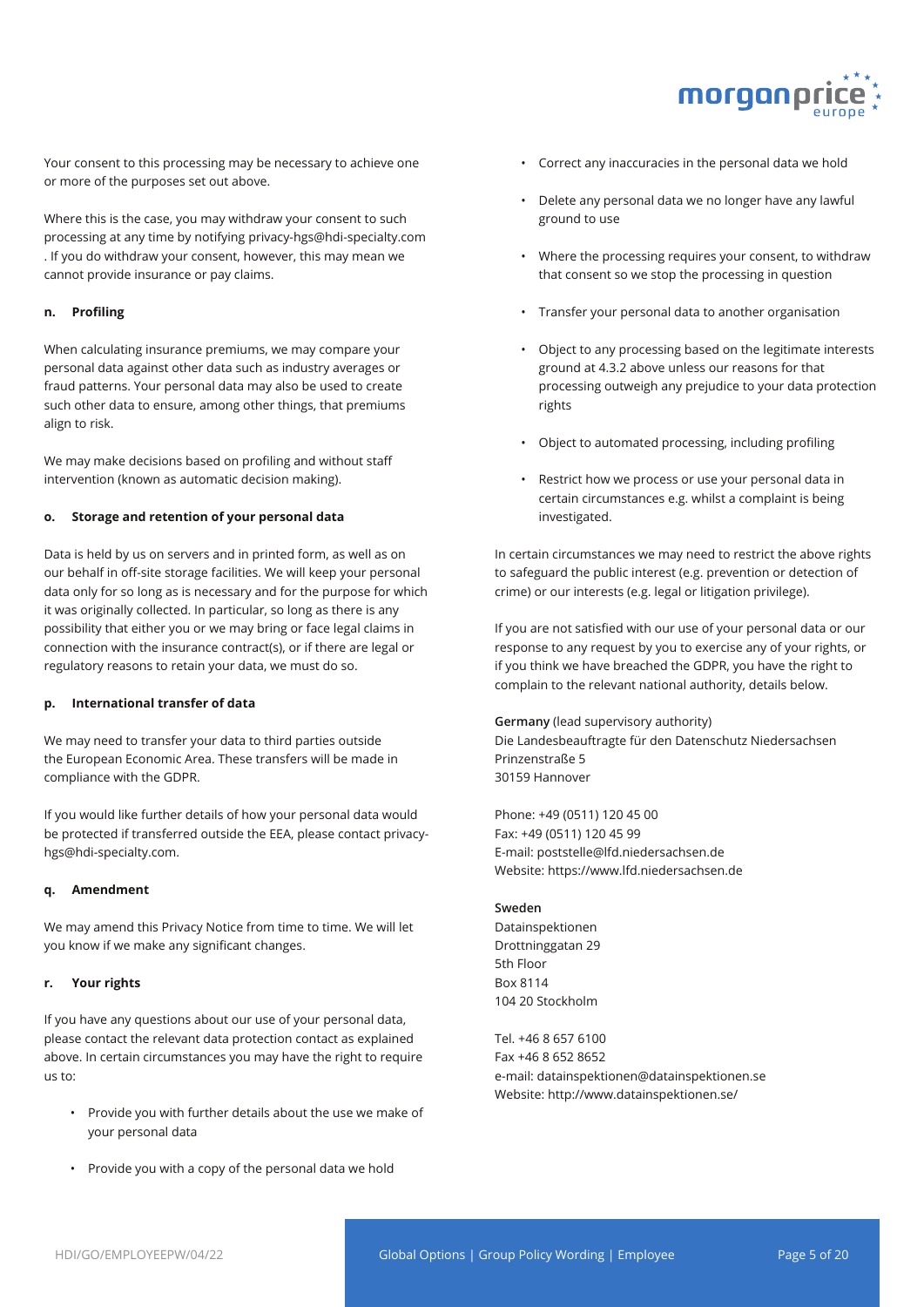

#### **Italy**

Garante per la protezione dei dati personali Piazza di Monte Citorio, 121 00186 Roma

Tel. +39 06 69677 1 Fax +39 06 69677 785 e-mail: garante@garanteprivacy.it Website: http://www.garanteprivacy.it/

#### **UK**

#### **England**

Information Commissioner's Office Wycliffe House Water Lane Wilmslow Cheshire SK9 5AF

Tel: 0303 123 1113 (local rate) or 01625 545 745 (national rate) casework@ico.org.uk

#### **Scotland**

Information Commissioner's Office 45 Melville Street Edinburgh EH3 7HL

Tel: 0131 244 9001 scotland@ico.org.uk

#### **Wales**

Information Commissioner's Office 2nd Floor Churchill House Churchill Way Cardiff CF10 2HH

Tel: 029 2067 8400 wales@ico.org.uk

#### **Northern Ireland**

Information Commissioner's Office 3rd Floor 14 Cromac Place Belfast BT7 2JB

Tel: 0303 123 1114 (local rate) 028 9027 8757 (national rate) ni@ico.org.uk

#### **s. Contact Us**

Head Office: Data Protection Officer, Podbielskistraße 396, 30659 Hannover, Germany, Tel. +49 511 5604-2909 UK Branch: Legal & Compliance, 10 Fenchurch Street, London, EC3M 3BE, Tel. +44 (20) 7015 4000

Scandinavian Branch: Legal & Compliance, Hantverkargatan 25, P.O Box 22085, SE-104 22 Stockholm, Tel. +46 8 617-5485

Italian Branch: Data Protection Officer, Podbielskistraße 396, 30659 Hannover, Germany

## **2 Eligibility**

#### **a. Who can apply?**

This is an international policy designed for expatriates (i.e. persons living/working outside of their home country) and local nationals (i.e. persons living and/or working inside their home country). Your employer may offer to provide cover for your eligible dependants, with the exception of the United States of America.

- This policy is only available to residents of the EU and EEA countries as follows: Austria, Belgium, Bulgaria, Croatia, Republic of Cyprus, Czech Republic, Denmark, Estonia, Finland, France, Germany, Greece, Hungary, Iceland, Ireland, Italy, Latvia, Liechtensteon, Lithuania, Luxembourg, Malta, Netherlands, Norway, Poland, Portugal, Romania, Slovakia, Slovenia, Spain and Sweden
- The policy is not available to you and/or your covered dependants or in countries where it would breach any sanction, or where it is prohibited by law or local legislation.
- You must be in active service on the start date on the certificate of insurance.

Maxmium age of entry at the start date of this policy is 74.

Maximum age of entry at the start date of this policy on a Moratorium basis is 55.

Children can be added to an employees policy, but they must be under age 19 and unmarried (or under age 25, unmarried and in full-time further education) at the start date.

Children may remain covered under this policy until the annual renewal date following their 19<sup>th</sup> birthday (or 25<sup>th</sup> birthday where in full-time education) or marriage, at which time, their insurance cover under this policy will end and they may move onto their own policy.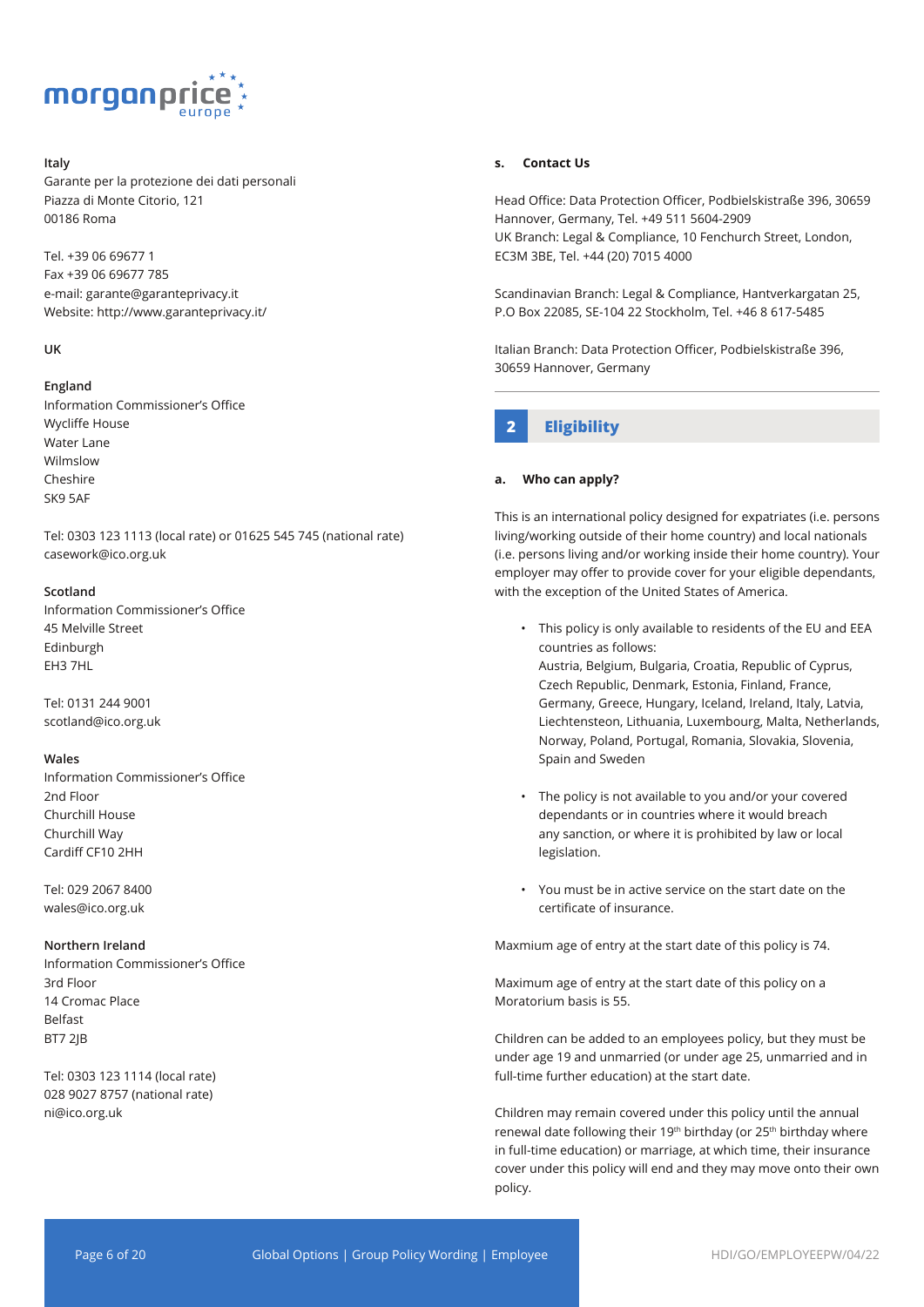

#### **b. Conditions of acceptance**

We are entitled to refuse an application from you and/or your eligible dependants without giving a reason. We also reserve the right to ask for evidence of age, state of health, employment status or educational status.

We may wish to apply special terms, exclusions or premium increases to reflect any exceptional circumstances regarding you and/or your eligible dependants application.

If we cannot obtain all the information we need to assess a risk, we reserve the right to decline cover.

If we cannot obtain all the information we need to assess a risk, we reserve the right to decline cover.

In order to benefit from this policy, you and/or your eligible dependants must:

- Answer all questions about this policy honestly and fully at all times;
- Not deliberately mislead us by misstatement;
- Tell us straight away if anything you and/or your eligible dependants have already told us changes, especially between the date your employer applies for this policy and the date we issue it;
- Observe and comply with the terms and conditions of this policy.

Or this policy may be cancelled, and/or any claims you and/or your covered dependants make may not be paid.

#### **c. Declaration and changes**

You must immediately inform your employer of any change in the information given on the application form, in particular relating to any medical declaration you have made for yourself and/or any covered dependants, address, country of residence, the birth or adoption of a child, or any other change involving your covered dependants. If you do not tell your employer, this policy may be cancelled and any claim made may not be paid.

## **3 Underwriting**

We assess risks in different ways as listed below:

#### **a. Full Medical Underwriting**

If your employer selects Full Medical Underwriting (FMU), you must complete the FMU application form. We will review the information provided to ascertain whether you and/or any eligible dependants will be accepted with or without specific exclusions or terms.

We may need to request additional information to be able to provide terms. You must ensure that the FMU application form is fully and accurately completed, taking into consideration that the medical declaration relates to the whole of your life unless otherwise stated. If you are not sure whether you need to declare a condition to us or not, you should declare it.

Any pre-existing conditions not declared on your FMU application will not be covered by this policy.

If a specific exclusion or terms will apply to this policy, we will advise your employer in writing and they will need to confirm to us in writing that they accept the terms offered before this policy can start.

#### **b. Moratorium Underwriting**

Moratorium Underwriting is only available if you and/or any eligible dependants are under age 55 at the start date of this policy. If your employer selected Moratorium Underwriting, you must complete the Moratorium application form.

Moratorium Underwriting means that you and/or any eligible dependants will not be covered for any pre-existing conditions that have been in existence during the 5-year period before the start date. After 2 years continuous cover, pre-existing medical conditions may become eligible for cover (unless the condition is specifically excluded by this policy) if, at the first time of receiving treatment, you and/or your eligible dependants have not:

- **• Suffered any symptoms;**
- **• Consulted any medical practitioner for check-ups/ monitoring of a condition, received follow-up examinations, medical treatment or advice;**
- **• Been prescribed or taken medicine, including over the counter drugs, special diets, injections or physiotherapy;**
- **• And, you and/or your eligible dependants were not reasonably aware the condition existed.**

If there is any doubt over whether a condition existed prior to the start date of this policy, we reserve the right to request a further medical opinion. The final decision on whether a condition is covered rests solely with our Chief Medical Officer (CMO).

#### **c. Non Disclosures**

If during the course of your policy we deem that a pre-existing condition was not disclosed to us, we reserve the right to either apply restrospective exclusions to your plan or to cancel the plan back to inception.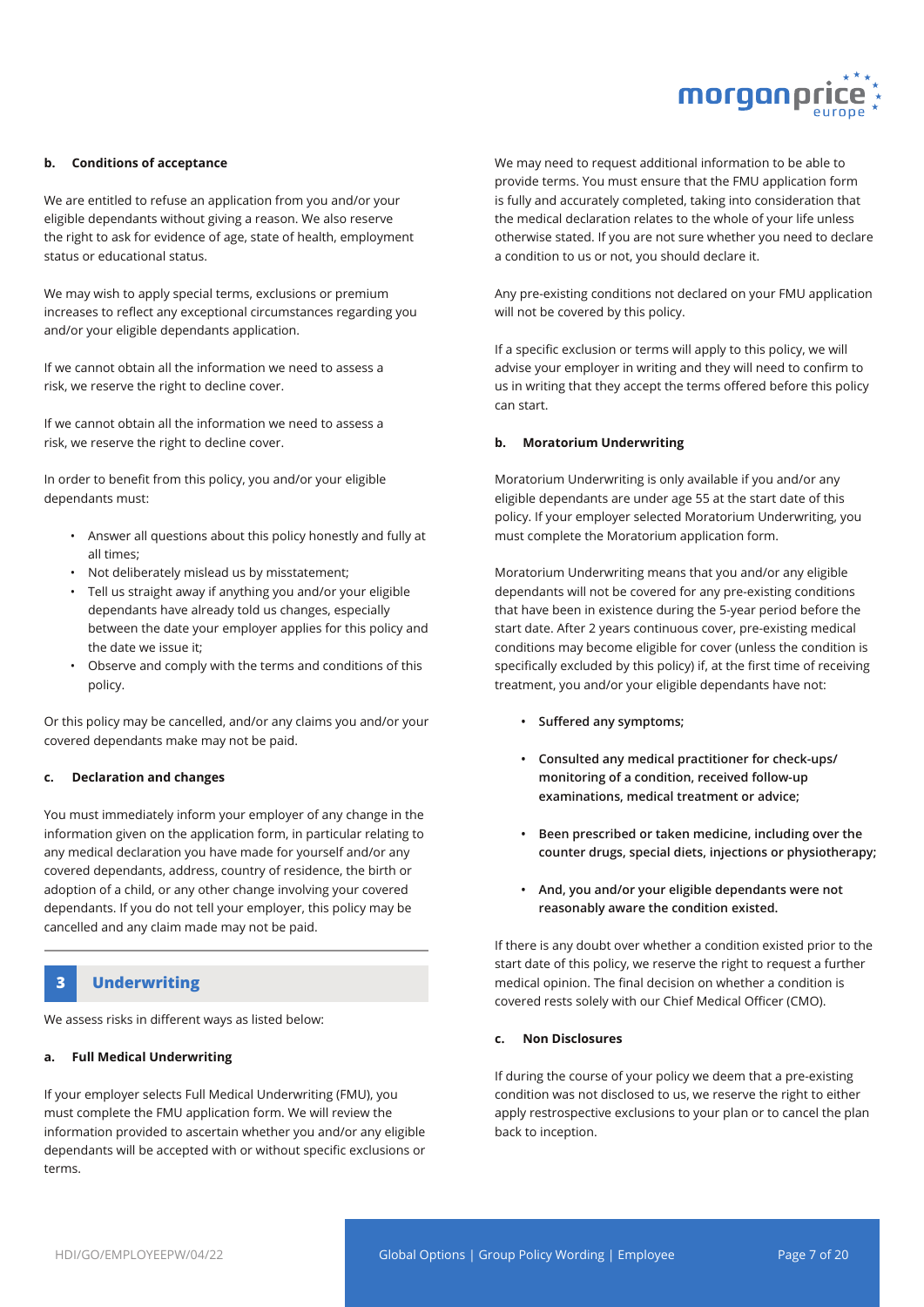

## **d. Medical History Disregarded (available to group schemes of more than 10 employees)**

If your employer has selected Medical History Disregarded (MHD) Underwriting, we do not require you and/or your eligible dependants to declare your previous medical history, and you and/or your eligible dependants will not be required to complete an application form.

Any ongoing or potential claims, which may affect the overall risk of this policy, including pre-existing cases of pregnancy, cancer, heart and lungs, and back problems in the current period of insurance cover, MUST be disclosed and accepted by us prior to cover being confirmed on this policy.

We do not have to accept a scheme on MHD Underwriting and we do not have to give a reason why.

## **4 How to claim**

**a. Emergency assistance/evacuation claims (Pre-authorisation required)** 

Assistance is available 24-hours a day, 365 days a year for medical emergencies, including evacuation and transportation.

If you and/or your covered dependants have an emergency, critical or life-threatening medical condition, and local facilities may not be available to provide the necessary medical treatment, please contact us immediately for assistance on **+44 (0) 3300 581 668** and select **Option 2**.

You and/or your covered dependants will need to provide the following information for the person requiring medical treatment:

- **• Full name.**
- **• Date of birth.**
- **• Membership Number (found on the certificate of insurance).**
- **• Location.**
- **• Name and contact details of treating physician/hospital.**
- **• Details of the medical condition.**

We will make contact with your and/or your covered dependants treating physician to obtain required medical information, so that we can assess your and/or your covered dependants medical condition and decide if medical evacuation is required, and how we will need to action that. If covered, arrangements will be made and we will deal directly with any facility or evacuation provider.

In dire emergencies in remote or primitive areas where you and/ or your covered dependants cannot make contact with us in advance, you and/or your covered dependants must contact us as soon as is practicably possible.

#### **b. Claims requiring pre-authorisation**

Within the detailed benefit schedule, it is shown where certain benefits need pre-authorisation. If you and/or your covered dependants wish to make a claim on one of these benefits, you need to call us on **+44 (0) 3300 581 668** and select **Option 3,** or send an email to mpclaims@morgan-price.eu

In most cases, we will then be able to deal directly with the hospital/clinic to arrange your and/or your covered dependants treatment and then place a guarantee of payment with the hospital and pay them directly.

If you and/or your covered dependants are admitted into hospital in an emergency, please make sure that you and/or your covered dependants, a representative, or a member of the hospital staff contact us within 2 days of you and/or your covered dependants being admitted into hospital otherwise a 25% co-insurance will apply to your claim.

## **If you and/or your covered dependants do not contact us for pre-authorisation as per the detailed benefit schedule, a 25% co-insurance will apply to your and/or your covered dependants claim.**

If this policy has a deductible/excess or co-insurance to be applied, you and/or your covered dependants will be responsible for paying the hospital directly for the costs not covered.

#### **c. Reimbursement claims**

For claims that do not require pre-authorisation, you and/or your covered dependants should take a claim form when you and/or your covered dependants receive medical treatment and request the treating physician to complete their part of the form. Settle the invoice and then send us the claim form and paid invoice/receipt.

Claim forms can be downloaded from www.morgan-price.eu

Please note, any fee that the physician may charge for completing the claim form is your and/or your covered dependants responsibility.

Please send the claim form and supporting documentation to us by secure email to mpclaims@morgan-price.eu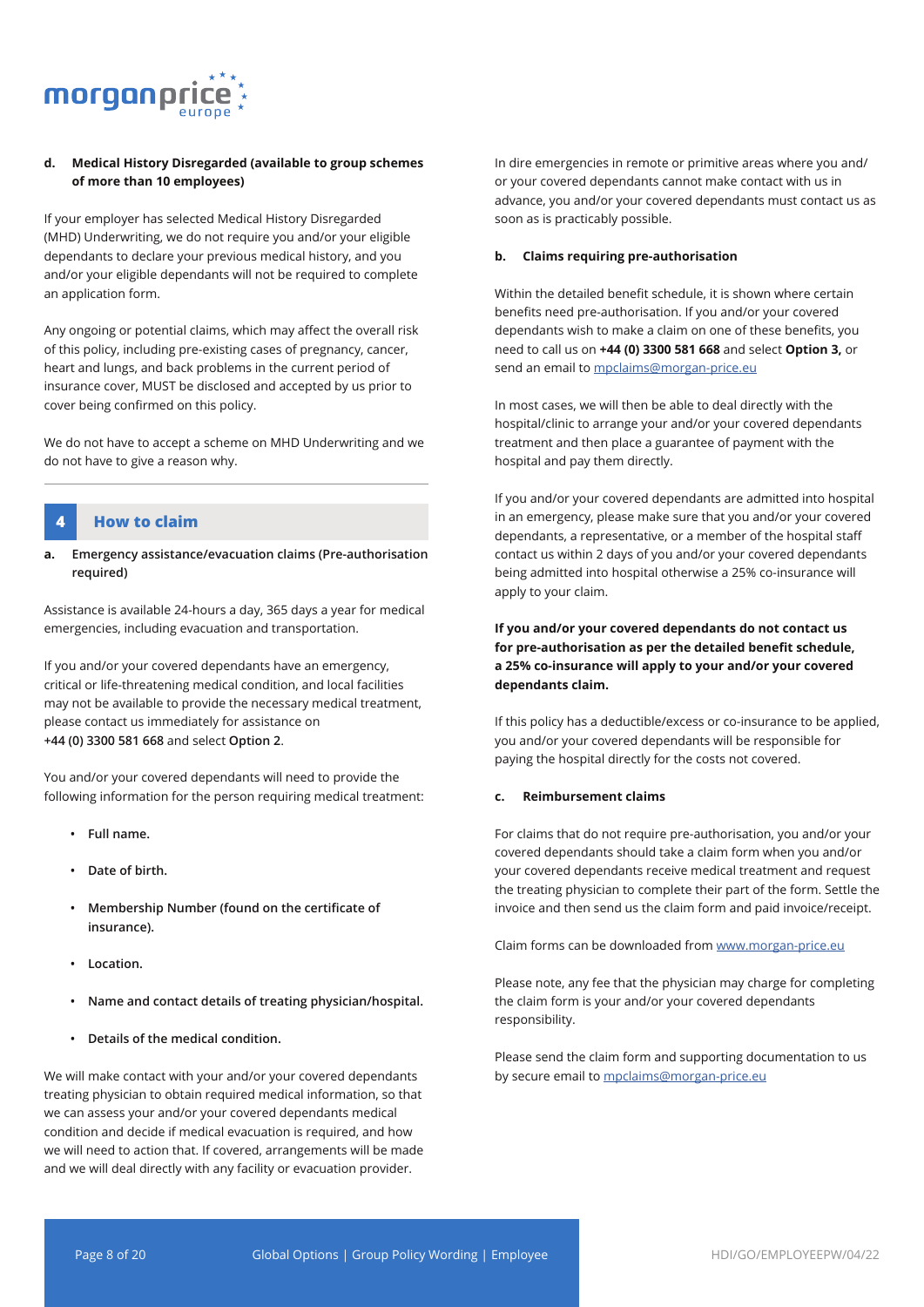

Alternatively, post them to us at:

**Morgan Price Claims Department Morgan Price (Europe) ApS ØENS Virksomhedsadministration ApS Lergravsvej 59, 1 2300 København s Denmark** 

Please take a copy of the claim documents before posting us the originals.

If you and/or your covered dependants want to speak to us about a claim, please call us on **+44 (0) 3300 581 668**

#### **d. General claims guidance notes**

You and/or your covered dependants only need to complete one claim form for each different medical condition per policy year. If you and/or your covered dependants receive further bills for an already submitted claim, please send these in with an accompanying letter quoting your and/or your covered dependants membership number and claim number already provided. Alternatively, take a copy of the original claim form and submit that with the additional bills.

When you submit your and/or your covered dependants first claim, please ensure that you and/or your covered dependants also send us the completed bank details form to ensure we can make payment to you and/or your covered dependants. You and/ or your covered dependants must include an IBAN and SWIFT code where this is required.

Please note that we cannot make payments to banks in countries where UK/US Sanctions are in place.

**ALL** claims must be submitted within **3 months** of the date of service or treatment, otherwise they will not be considered for reimbursement.

You and/or your covered dependants must provide us with written response to any request for information regarding a claim within 28 days of us asking, or as soon as reasonably possible thereafter. In certain circumstances, we may ask you and/or your covered dependants to undergo a medical examination, which we will pay for. You and/or your covered dependants must provide us with a written statement to substantiate the claim together with (at your and/or your covered dependants own expense) all necessary documentary evidence, information, certificates, receipts and reports that we may reasonably request you and/ or your covered dependants to supply. It may also be necessary to request information such as a police report, death certificate, autopsy report and travel itineraries. Failure to provide us with the information we have reasonably requested, will result in us being unable to assess your and/or your covered dependants claim.

In the evaluation of medical claims, the decision of our Chief Medical Officer (CMO) is our final decision.

If your employer has chosen a deductible/excess to apply to this policy, it will apply on a per person, per period of insurance basis, which means that it will be applied once a year to each insured person(s). If your employer has also selected a co-insurance on out-patient benefit options, the excess will be applied to the claim first and then the co-insurance will be applied to the remaining amount. At the start of each period of insurance, you and/or your covered dependants are responsible for bearing the eligible costs for any expenses up to the value of your and/or your covered dependants deductible/excess.

Please send us a completed claim form, together with all the bills so that we can work out the amount payable once you and/ or your covered dependants have incurred eligible costs up to the level of the deductible/excess.

#### **e. Settlement of claims**

Once we have reviewed the documentation provided and processed your and/or your covered dependants claim, we will send you and/or your covered dependants a reimbursement statement and make payment of the covered expenses directly into your and/or your covered dependants chosen bank account.

We will pay for any bank charges incurred in submitting the funds into your and/or your covered dependants bank account.

We will not pay for any charges made by your and/or your covered dependants bank for receiving the funds.

For claims made where you and/or your covered dependants have incurred expenses in a currency other than the currency of this policy, settlement will be calculated using the appropriate exchange rate prevailing on the date treatment was received.

## **5 Words and phrases used in this policy**

Certain words and phrases used in this policy wording, and the other documentation which forms part of this policy, have specific meanings, which are defined below. Where words and phrases are not shown, they will take on their usual meaning within the English language.

#### **Accident**

A sudden, unexpected, specific bodily injury caused by violent or external means.

#### **Active Service**

An employee will be considered in active service on any day if he/ she is then performing in the customary manner all the regular duties of their employment as performed, or were capable of being performed on the last regularly scheduled day of work.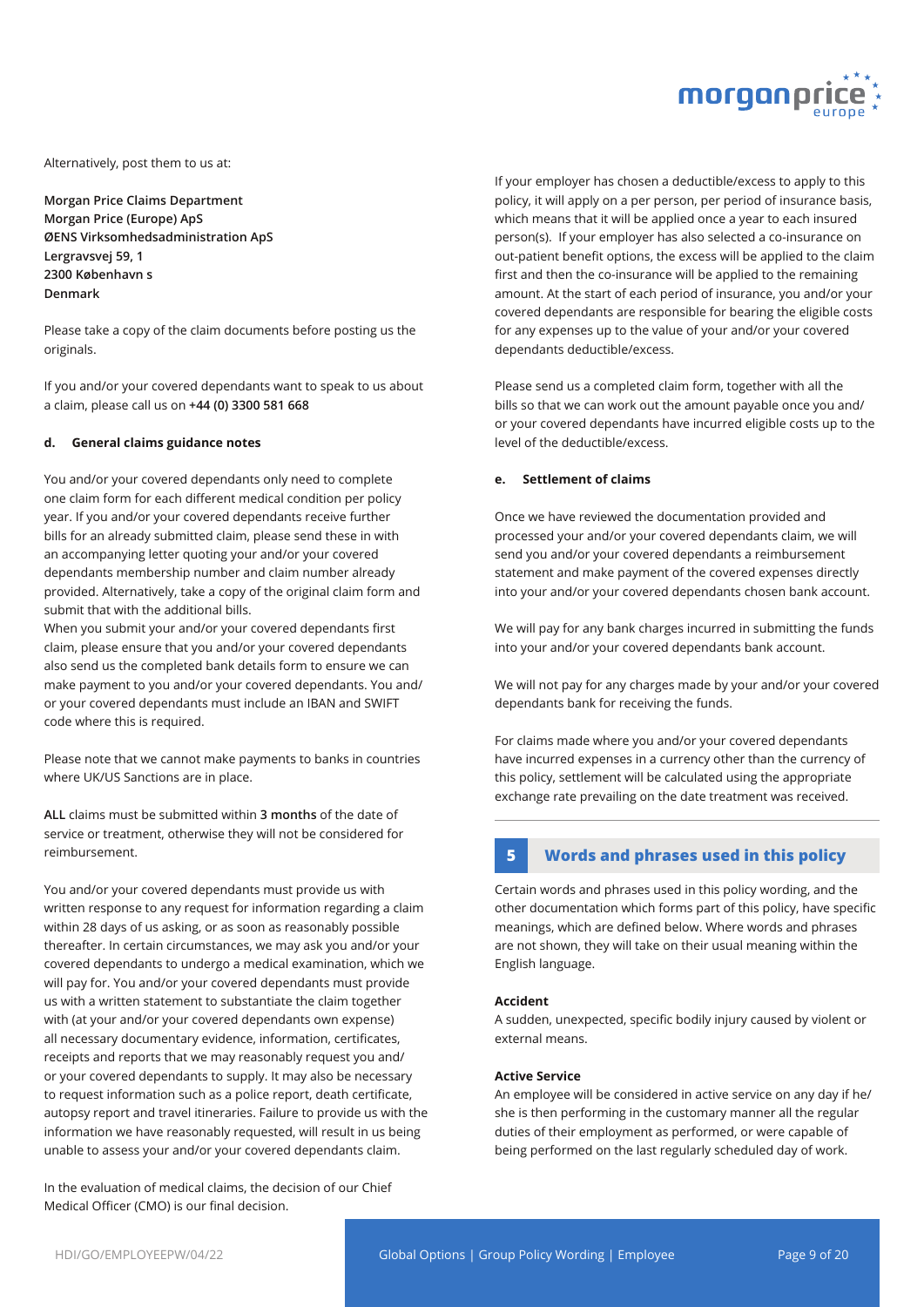

## **Acute Medical Condition**

A medical condition of rapid onset resulting in severe pain or symptoms, which is of brief duration and that is likely to respond quickly to medical treatment.

#### **Annual renewal date**

The day after the expiry date as shown on the certificate of insurance.

#### **Benefit schedule**

The detailed table of benefits included within the certificate of insurance, which sets out the benefits available to you and/or your covered dependants under this policy, in line with the chosen level of cover.

#### **Birth defect**

A deformity or medical condition, which is caused during pregnancy and/or childbirth.

#### **Bodily injury**

An identifiable physical injury that directly results from an accident.

#### **Cancer**

Any malignant tumour positively diagnosed with histological confirmation and characterised by the uncontrolled growth of malignant cells and invasion of tissue. The term malignant tumour includes leukaemia, lymphoma and sarcoma.

#### **Certificate of insurance**

The document issued to you and/or your covered dependants, which shows the name of your employer, together with the insured employees, selected geographical area, selected currency, level of cover, period of insurance, inception and expiry date, name of the Insurer, any special terms, conditions and exclusions and the detailed benefit schedule, which apply to this policy.

#### **Chronic medical condition**

A medical condition, which has two or more of the following characteristics:

- It has no known recognised cure;
- It continues indefinitely;
- It has come back;
- It is permanent;
- Requires palliative treatment;
- Requires long-term monitoring, consultations, check-ups, examinations or tests;
- You and/or your covered dependants need to be rehabilitated or specially trained to cope with it.

## **Claim**

The total cost of treating a single medical condition or bodily injury.

#### **Close relative**

Spouse or partner (of the same or opposite sex), mother, father, mother-in-law, father-in-law, stepmother, stepfather, legal

guardian, daughter, son, daughter-in-law, son-in-law, (including legally adopted son or daughter), stepchild, sister, brother, sisterin-law, brother-in-law, grandparents or grandchildren of you and/ or your covered dependants.

#### **Co-insurance**

The percentage of eligible costs, which you and/or your covered dependants are responsible for paying.

#### **Complications of pregnancy and childbirth**

For the purposes of this policy, complications of pregnancy and childbirth shall only be deemed to include the following: toxaemia, gestational hypertension, pre-eclampsia, ectopic pregnancy, hydatidiform mole, ante and post partum haemorrhage, retained placenta membrane, stillbirths, miscarriage, medically necessary caesarean sections and medically necessary abortions.

#### **Confinement to home**

When an illness or injury restricts the ability of you and/or your covered dependants to leave your/their home, except with the assistance of another individual and the aid of a supportive device (such as crutches, a cane, a wheelchair or a walker). Any medically necessary absence from your and/or your covered dependants home shall not disqualify you and/or your covered dependants from being considered to be confined to home.

#### **Congenital condition**

A medical condition or abnormality that is present at birth.

#### **Consultant**

A surgeon, anaesthetist or physician who is legally qualified to practice medicine or surgery following attendance at a recognised medical school, and is recognised as having a specialist qualification in the field or expertise in the treatment of the disease, illness or injury being treated.

#### **Country of residence**

The country where you and/or your covered dependants covered by this policy have primary residence, and in which you and/or your covered dependants normally live or spend most time each policy year.

#### **Critical medical condition**

A situation where you and/or your covered dependants are suffering a medical condition, which in the opinion of our Chief Medical Officer (CMO) and in consultation with the local treating doctor, requires immediate evacuation to an appropriate medical facility.

#### **Day-patient**

Medical treatment provided in a hospital where you and/or your covered dependants require a period of recovery in a hospital bed, but do not need to stay overnight.

#### **Deductible/excess**

The amount of money stated on the certificate of insurance, which is payable by your employer. If your employer has chosen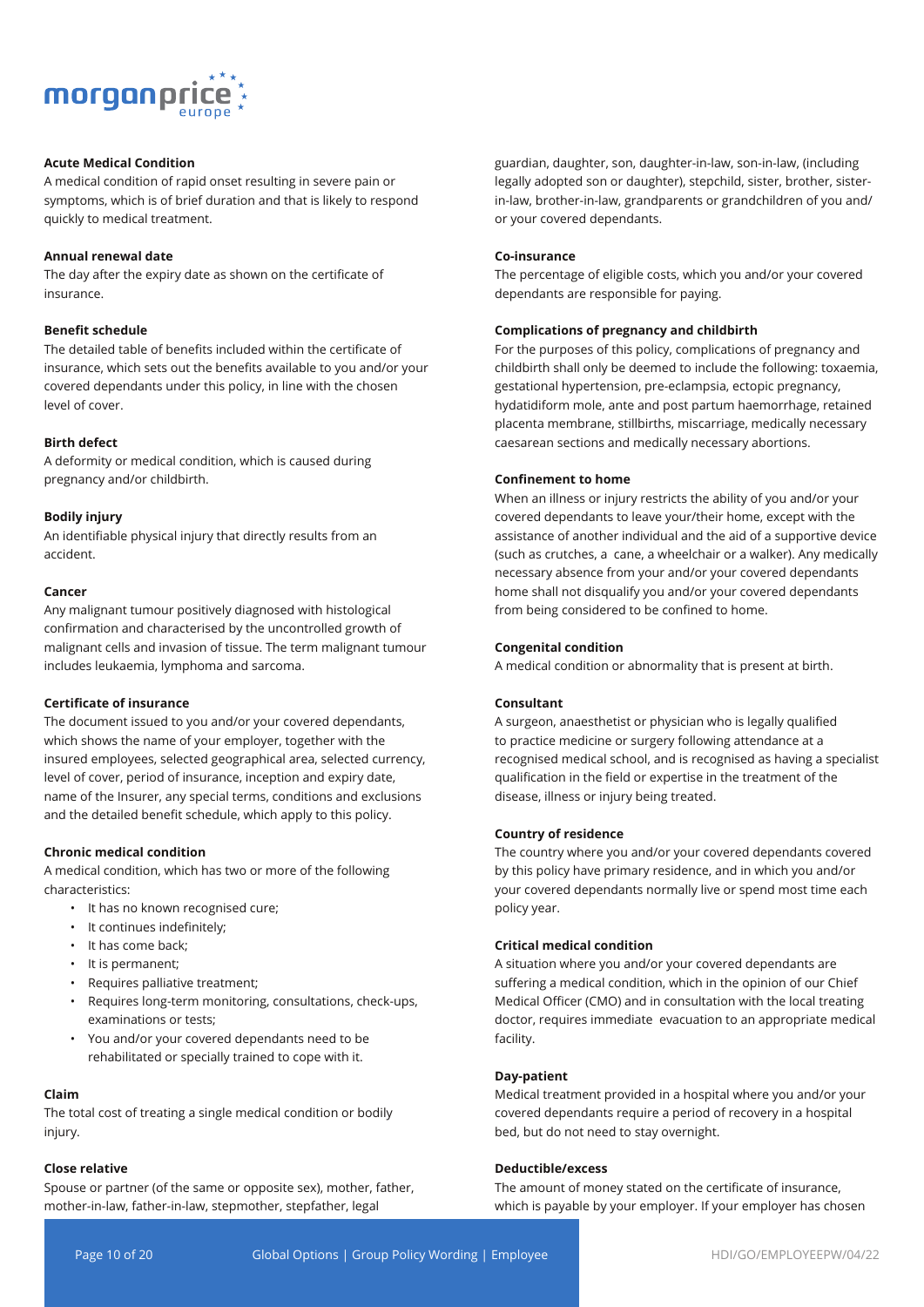

a deductible/excess to apply to this policy, it will apply on a per person, per policy year basis, which means it will be applied once a year to you and/or your covered dependants. At the start of each period of insurance, you and/or your covered dependants are responsible for bearing the eligible costs for any expenses up to the value of the deductible/excess.

#### **Dependants**

Your:

- Legal spouse or partner of the same or opposite sex;
- Child, step-child or legally adopted child provided that he/she is under age 19 and unmarried (or under age 25, unmarried and in full-time further education) on the date first included under this policy or at any subsequent annual renewal date.

#### **Eligible costs**

Charges, fees and expenses for all the items of benefits as displayed on the detailed table of benefits attached to the certificate of insurance.

#### **Emergency dental treatment**

Dental treatment necessary as a result of an accident caused by an extra-oral impact, received within 48 hours from the date and time of the accident, for the immediate relief of pain caused by natural teeth being lost or damaged.

#### **Emergency treatment**

Medical treatment given to evaluate and treat an acute medical condition, whether resulting from an accident or sudden onset of an illness, where it is reasonable for you and/or your covered dependants to believe the symptoms of your and/or your covered dependants condition are of such severity in nature, that failure to seek immediate medical treatment could result in either placing your and/or your covered dependants health in serious jeopardy or causing impairment of bodily function.

#### **Emergency medical transfer or evacuation**

Medically necessary emergency transportation and medical care approved by us when the facilities in the place of incident are not able to provide the care required. This includes medical care during the process of transporting you and/or your covered dependants, when suffering from a critical medical condition, to the nearest suitable hospital that can provide the necessary treatment.

#### **Employee**

A person who is in active service on a full-time basis with the employer or on contract employment. It does not mean a person in casual employment. This may include a sole proprietor, or partner or director of the employer.

#### **Employer**

The employer of the persons to be covered by the group policy, or in the case of a non-employee group policy accepted by us, the sponsoring organisation through which the policy offered,

effected and administered, and to which the group certificate is issued.

#### **Expiry date**

The date on which all insurance cover under this policy ends.

#### **External prosthesis**

An external device (i.e. artificial limbs) that substitutes or supplements a missing or defective part of the body.

#### **Geographical area**

One of the five different areas as shown in the certificate of insurance, which comprise of the following countries:

**Area 1:** Albania, Andorra, Austria, Belarus, Belgium, Bosnia Herzegovina, Bulgaria, Channel Islands, Croatia, Cyprus, Czech Republic, Denmark, Estonia, Finland, France, Germany, Gibraltar, Greece, Greenland, Hungary, Iceland, Ireland, all islands of the Mediterranean, Isle of Man, Italy, Latvia, Liechtenstein, Lithuania, Luxembourg, Macedonia, Madeira, Malta, Moldova, Monaco, Montenegro, Netherlands, Norway, Poland, Portugal, Romania, Russia (West of the Urals), Serbia, Slovakia, Slovenia, Spain, Sweden, Switzerland, Turkey, Ukraine, United Kingdom and Vatican State.

**Area 2:** Worldwide excluding China, Hong Kong, Singapore and United States of America.

**Area 3:** Worldwide excluding United States of America.

**Area 4:** Worldwide.

**Area 5:** Africa, including the Indian Subcontinent but excluding South Africa

#### **Group Certificate**

The certificate of insurance issued to the employer, who is named on the Group Application Form, which forms part of the contract of insurance between the Insurer and the employer.

#### **Home country**

The country for which you and/or your covered dependants hold a current passport. Where you and/or your covered dependants hold dual nationality, the home country will be the one stated on the application form completed at the start date of this policy.

#### **Hospice**

A facility that specialises in the care of people who are terminally ill with special concern for death with dignity.

#### **Hospital**

Any facility under the constant supervision of a resident physician, which is legally licensed as a medical or surgical hospital in the country where it is located.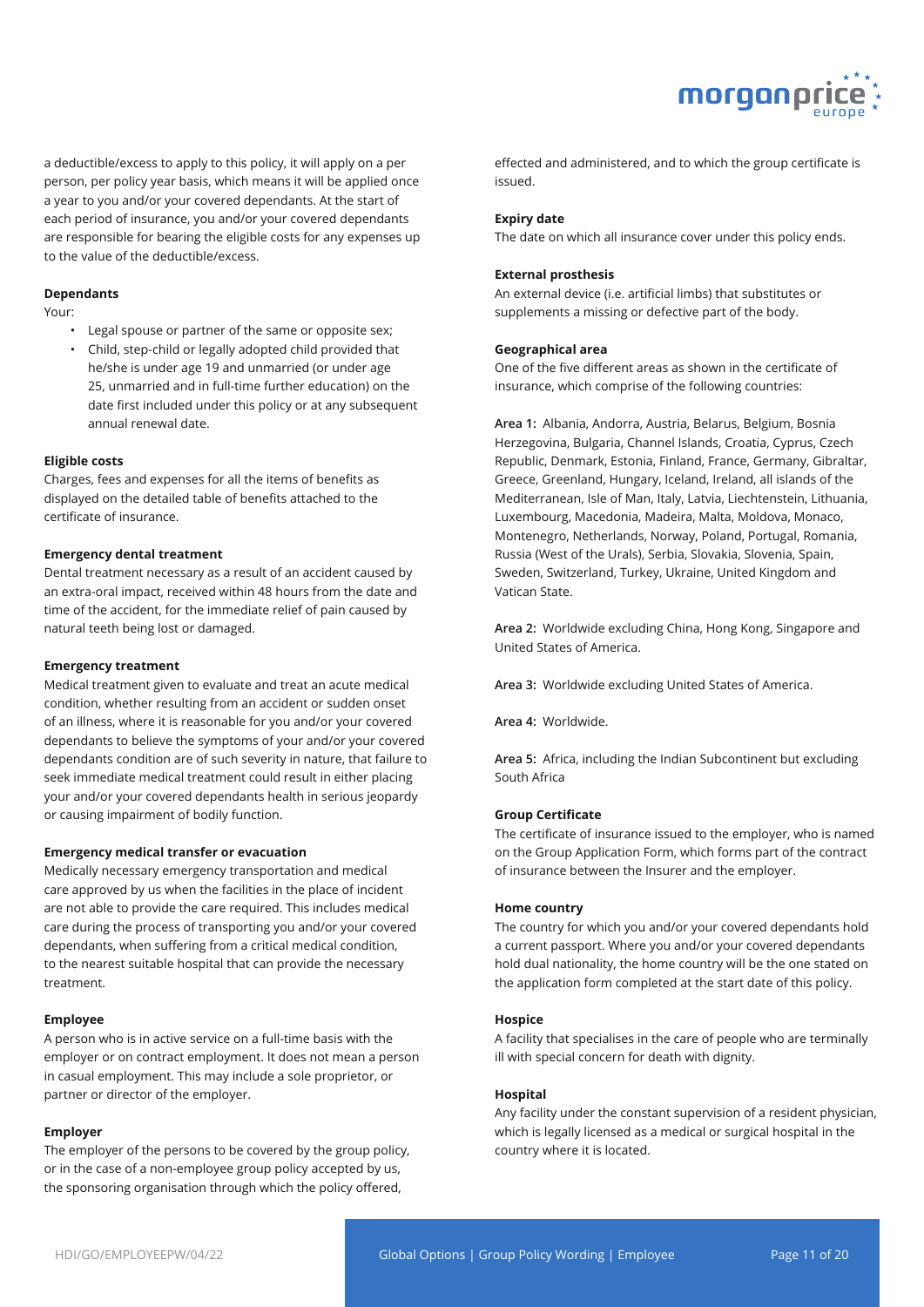

#### **Illness**

Any sickness, disease, disorder or alteration in your and/or your covered dependants state of health diagnosed by a physician.

#### **In-patient**

Medical treatment provided in a hospital where you and/or your covered dependants are admitted and, out of medical necessity, occupy a bed for one or more nights, but not exceeding 12 months in total, for any one medical condition.

## **Insured Person/You/Your/Yourself**

You and/or your covered dependants shown on the certificate of insurance.

#### **Insurer**

HDI Global Specialty SE. The Insurer is solely obligated and liable for all covers and benefits provided under the terms of this policy wording, certificate and any endorsements.

#### **Level of cover**

The levels of cover available under the Global Options Plan as shown on the certificate of insurance, which will be the following: **The Core Module**

#### **Optional Modules:**

- Out-patient Module 1
- Out-patient Module 2
- Wellness and Dental Module
- Optical Module Level 1 and 2
- Psychiatric Module
- Enhanced physiotherapy Modules, Level 1, 2 & 3
- Enhanced routine chronic Module
- Enhanced pregnancy and childbirth Module, Level 1 & 2
- Reduced pregnancy and childbirth Module
- Enhanced alternative therapies Module

#### **Lifetime limit**

The maximum amount of money we will pay, during the lifetime of this policy, in respect of benefits marked with a lifetime limit on the benefit schedule attached to the certificate of insurance.

#### **Local ambulance services**

Provision of ambulance to transport you and/or your covered dependants to hospital in a medical emergency.

#### **Medical condition**

Any disease or illness (including psychiatric illnesses), not otherwise excluded by this policy.

#### **Medical treatment**

The provision of recognised medical and surgical procedures and healthcare services, which are administered on the order of, and under the direction of a physician, for the purposes of curing a medical condition, bodily injury or illness or to provide relief of a chronic medical condition.

## **Medical Practitioner**

A person who is legally qualified in medical practice following attendance at a recognised medical training facility to provide medical treatment, and who is licensed in the country where the treatment is received.

#### **Membership listing**

The schedule that details you and/or your covered dependants who are covered under the Global Options Plan. Your employer must provide us with full names, date of birth, nationalities and country of residence for you and/or your covered dependants who will be included in the group plan.

#### **Newborn**

A baby who is within the first 16 weeks of its life following birth. **Nurse**

A registered nurse who has graduated from a nursing program and met the requirements outlined by a country, state, province or similar licensing body to obtain a nursing license, and delivers clinical treatment alongside doctors and other healthcare professionals.

#### **Organ implantation**

Medical treatment undertaken to perform the implantation of the following natural human organs: kidney, liver, heart, lung, stem cell, bone marrow and skin grafts (where medically necessary and not for cosmetic purposes).

#### **Out-patient**

Medical treatment provided to you and/or your covered dependants by, or on the recommendation of a physician, which does not involve an admission to hospital either on an in-patient or day-patient basis.

#### **Overall maximum benefit**

The maximum amount of costs that will be paid to, or a payment made, on behalf of you and/or your covered dependants during each period of insurance.

#### **Palliative treatment**

Treatment where the primary purpose is only to offer temporary relief of symptoms, rather than to cure the medical condition causing the symptoms.

## **Period of insurance**

The period of time as shown on the certificate of insurance during which this policy is effective, subject to payment of the required premium.

#### **Physician**

A legally licensed medical/dental practitioner who is authorised by the appropriate governing authorities to practice medicine in the country where treatment is provided.

#### **Physiotherapy**

Medical treatment provided by a licensed and qualified physiotherapist. Physiotherapy does not include ante-natal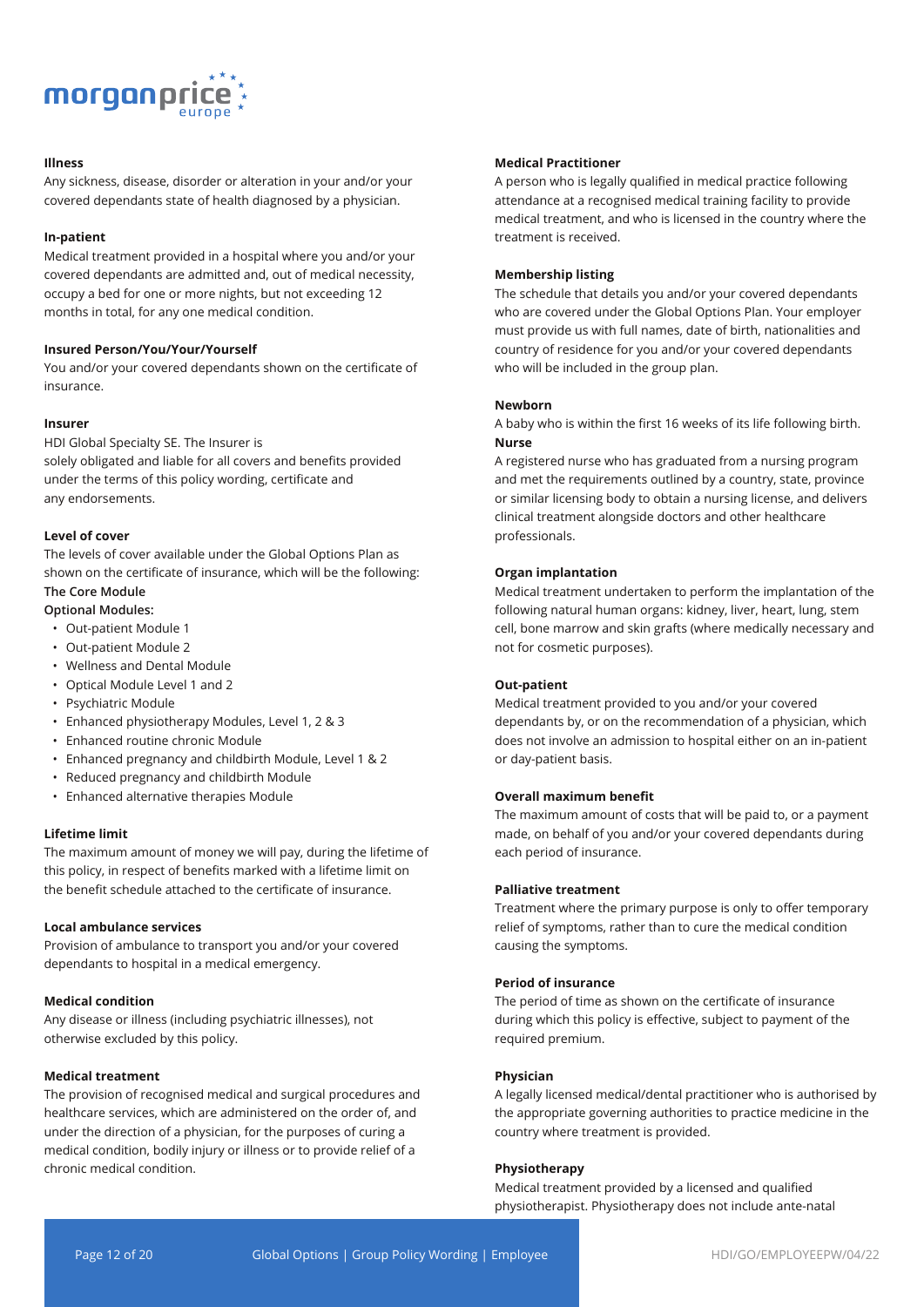

and maternity exercises, manual therapy, sports massage or occupational therapy.

#### **Plan type**

The name of the level of benefits that applies as detailed on the certificate of insurance.

#### **Policyholder**

The employer who subscribes to this policy, on behalf of you and/ or your covered dependants, who is responsible for paying the premium and ensuring that the policy terms and conditions are adhered to.

#### **Pre-authorisation**

The process whereby you and/or your covered dependants seek approval from us prior to undertaking treatment or incurring costs.

#### **Pre-existing medical condition**

Any medical condition, psychological condition or 'related condition' for which you and/or your covered dependants have suffered any symptoms (whether investigated or not), consulted any medical practitioner for check-ups or monitoring of a condition, received follow-up examinations, medical treatment or advice, or been prescribed or taken medicine, including over the counter drugs, special diets, injections or physiotherapy, or was reasonably aware existed, in the 5-year period prior to your and/ or your covered dependants start date. A 'related condition' is deemed to be any medical condition that is either an underlying cause of, or directly attributable to, the medical condition, subject to claim.

#### **Premature baby**

A baby born before the start of the 37<sup>th</sup> week of pregnancy.

#### **Prescription drugs**

Medications and drugs whose sale and use are legally restricted to the order of a physician. Drugs, medicines and other medicaments purchased 'over the counter' without a physician's prescription are not covered by this policy.

#### **Principal member**

Your employer.

#### **Start date**

The date that insurance cover under this policy first starts for you and/or your covered dependants.

#### **Subrogation**

Our right to act as your and/or your covered dependants substitute to pursue any rights you and/or your covered dependants may have against a third party, who is liable for a claim paid by us under this policy.

#### **Usual, Customary and Reasonable**

The charges that would typically be made for the treatment that you and/or your covered dependants receive in the location

where treatment is received. If there is any dispute relating to usual, customary and reasonable, we will identify the amount typically charged by obtaining three quotations for the disputed treatment and we will settle costs based on an average of the three quotations.

#### **Waiting period**

The period during, which no benefit is payable for treatment costs when a waiting period is shown in the benefit schedule. Only costs incurred after the waiting period will be eligible for consideration.

#### **We/Us/Our**

HDI Global Specialty SE, in conjunction with Morgan Price (Europe) ApS, who are responsible for administering this policy on behalf of the Insurer. Our claims and assistance services may be outsourced to specialist organisations who act on our behalf.

## **6 General exlusions**

The following exclusions apply to all benefits of this policy. Please note, any consequences resulting directly or indirectly from these exclusions are also excluded.

We will not pay claims for any of the following:

- 1. The first 25% of costs for any claims not pre-authorised, where required.
- 2. Any treatment costs that occur after the expiry date of this policy.
- 3. Any medical condition, psychological condition or 'related condition' for which you and/or your covered dependants have suffered any symptoms (whether investigated or not), consulted any medical practitioner for check-ups or monitoring of a condition, received follow-up examinations, medical treatment or advice, or been prescribed or taken medicine, including over the counter drugs, special diets, injections or physiotherapy, or was reasonably aware existed, in the 5-year period prior to the start date. A 'related condition' is deemed to be any medical condition that is either an underlying cause of, or directly attributable to, the medical condition subject to claim.
- 4. Medical treatment for alcoholism, drug and substance abuse/dependency. This includes treatment for being under the influence and/or suffering from the effects of alcohol, intoxicants, drugs or narcotics.
- 5. Medical treatment for any addictive and/or compulsive disorder.
- 6. Deliberate self-inflicted injury, needless self-exposure to peril (except in an attempt to save human life), suicide, attempted suicide or self-harm.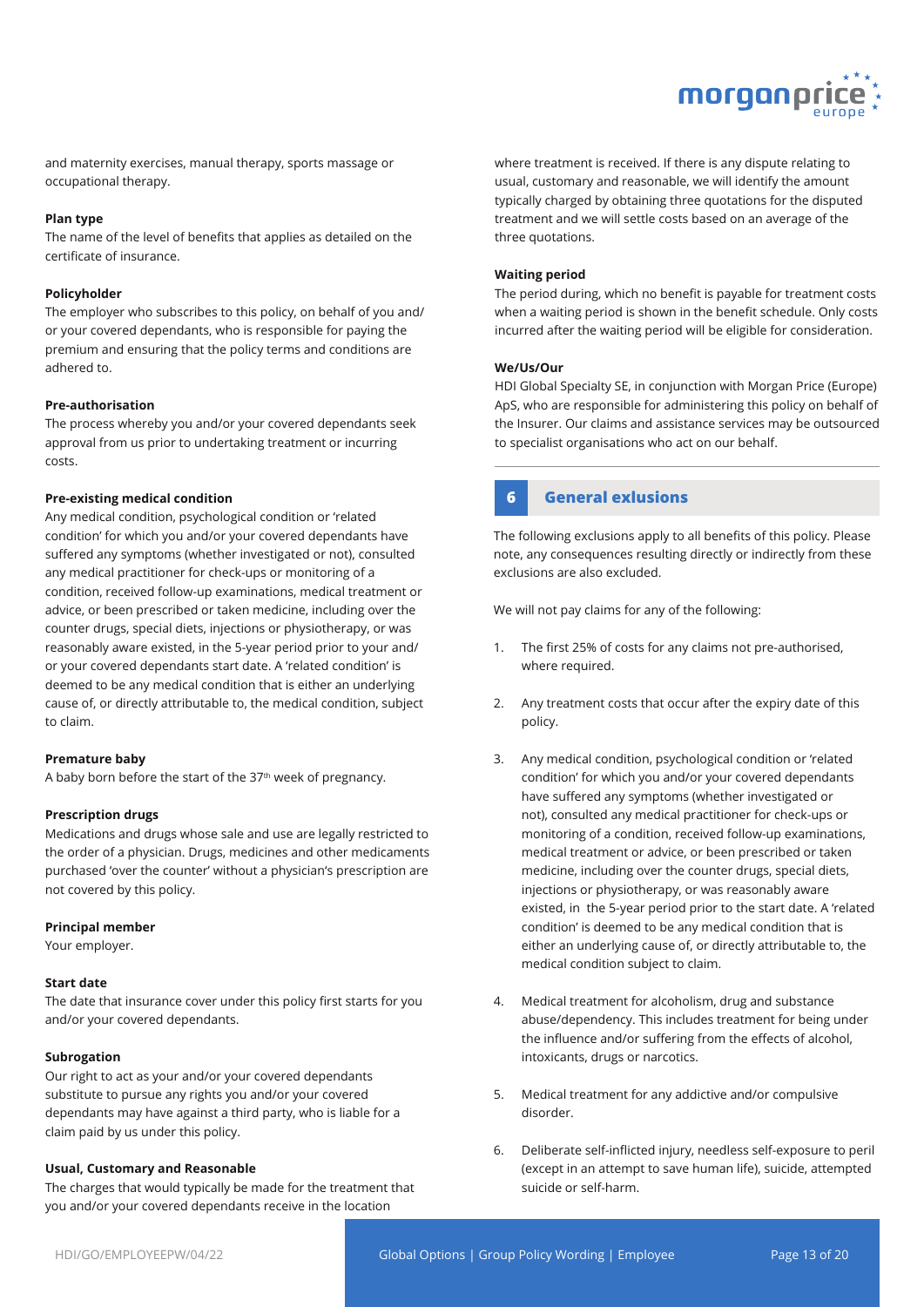

- 7. Dietary supplements, nutritional supplements, body-building supplements and substances, fibre, fatty acids, amino acids, vitamins, minerals and organic substances regardless as to whether prescribed by a physician except as provided for under item 3H Complementary Therapies and 2 Cancer care Benefit.
- 8. Contraception, sterilisations or its reversal (including vasectomy), fertilisation, impotence, venereal disease (including testing), sexually transmitted diseases, gender reassignment or any other form of sexual related condition.
- 9. Medical treatment for any form of assisted reproduction (including in vitro fertilisation) and its consequences, including any resulting pregnancy and childbirth or complications of the assisted reproduction treatment or complications of any resulting pregnancy and childbirth.
- 10. Any act that is fraudulent, illegal, criminal, deliberately careless or reckless on your and/or your covered dependants part.
- 11. Any claim arising in the course of travel undertaken against medical advice or where you and/or your covered dependants could have reasonably foreseen a medical condition would arise.
- 12. Any claims arising from air travel where you and/or your covered dependant are more than 28 weeks pregnant.
- 13. Costs associated with medical treatment of a premature baby after the initial 2 months from date of birth.
- 14. Any claims arising from birth injuries or defects, congenital illness/abnormality.
- 15. Medical treatment for Human Immunodeficiency Virus (HIV) or HIV related illness, including Acquired Immune Deficiency Syndrome (AIDS) or AIDS related complex (ARC) and any similar infections, illnesses, injuries or medical conditions arising from these conditions.
- 16. Any treatment which is experimental and/or unproven. We deem this to be any treatment not recognised scientifically by the official government control agency of the country where treatment is received.
- 17. Any treatment and/or use of drugs/medicines not licensed by the official government control agency of the country where treatment is received or not used in accordance with their licensed indications.
- 18. Drug therapy and/or treatment provided by a physician who is unlicensed in the country treatment is received.
- 19. Routine or preventative medicines, vaccinations of any kind and general health check-ups, unless specifically covered by the selected plan type.
- 20. Cosmetic surgery, cosmetic treatments or remedial surgery, whether or not for psychological purposes, except when required as a direct result of an illness, injury or accident.
- 21. Any claims arising from weight loss, weight problems or eating disorders, including removal of fat or other surplus body tissue.
- 22. Any claims arising from snoring, insomnia, sleep apnoea or sleeping disorders, including sleep studies or corrective surgery.
- 23. Surgery (other than laser treatment surgery performed by an ophthalmic surgeon) to correct short or long sight or any other eye defect, unless caused as a result of an accident or medical condition.
- 24. Stem cell transplants for any medical condition apart from the treatment of cancer where it is pre-authorised.
- 25. Medical treatment performed by a physician who is a relative of you and/or your covered dependants, unless previously approved by us.
- 26. Claims arising from racing, other than on foot, and all professional sports (By professional we mean sports for which you and/or your covered dependants are paid to take part).

However, we reserve the right to load for or exclude hazardous activities that must be disclosed on the application form.

- 27. Any claim arising when you and/or your covered dependants are under military authority or is engaged in activities involving the use of firearms or physical combat or in an area of military conflict, except in connection with tourist trips made on a private basis during leave.
- 28. Any expenses relating to 'search and/or rescue' operations to find you and/or your covered dependants in mountains, at sea, in the desert, in the jungle and similar remote locations.
- 29. Any expenses relating to an air/sea rescue operation or an evacuation/transfer from any off-shore structure or ship.
- 30. Any expense not specifically stated in this policy as being insured and any expenses, which exceed the individual benefit limits or overall maximum benefit of the plan type.
- 31. Any expenses where no supporting documents are available.
- 32. Any accounts, bills or invoices received by us more than 3 months after the date of treatment or the date the service was given.
- 33. Accommodation and medical treatment costs in a hospital where it has effectively become your and/or your covered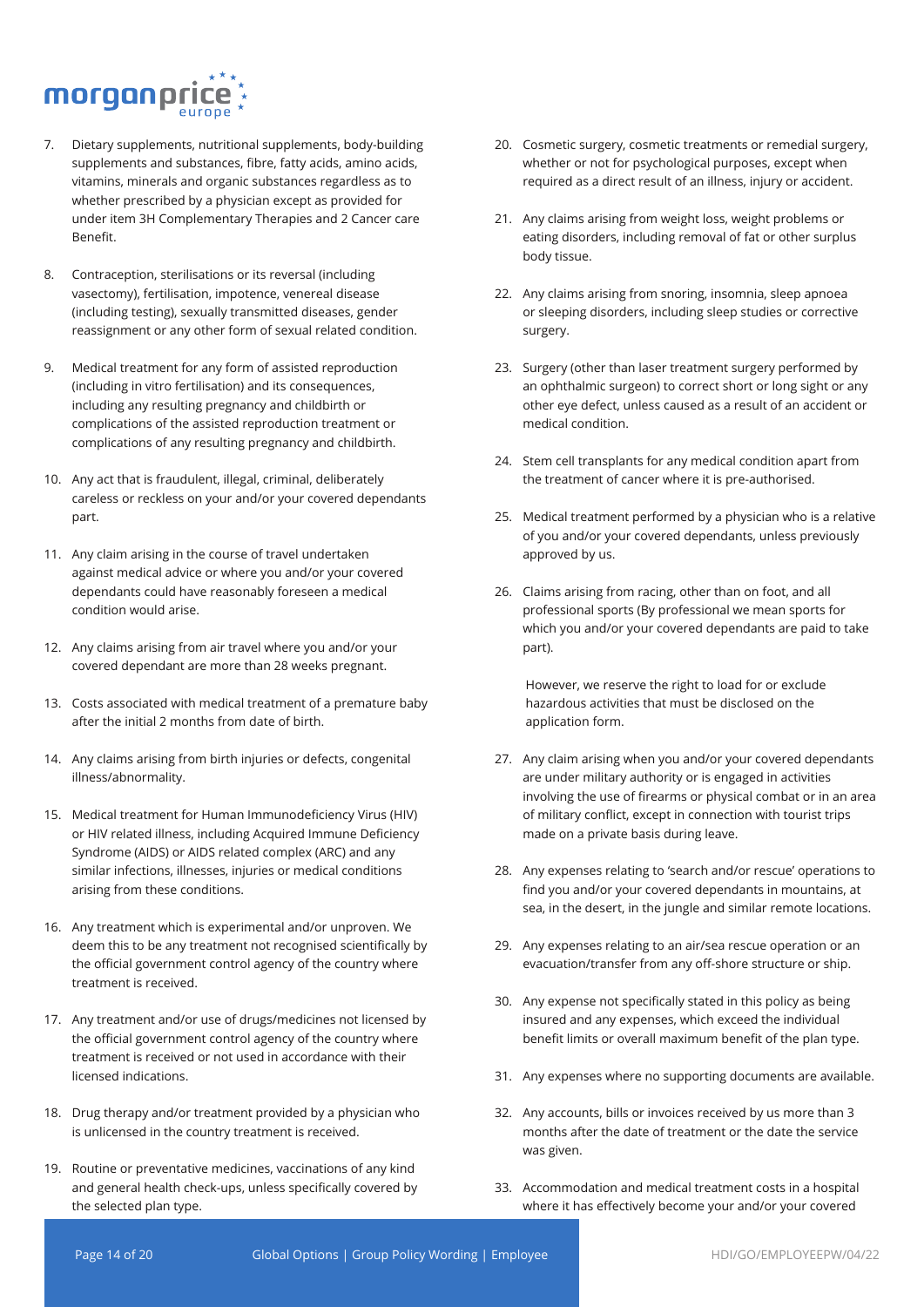

dependants home and where the admission is arranged wholly or partly for domestic reasons.

- 34. Accommodation and medical treatment costs in a nursing home, hydro spa, nature clinic, health farm, health spa, rest/ retirement/convalescent home or similar.
- 35. Medical treatment for learning difficulties, hyperactivity, attention deficit disorder, speech therapy, behavioural problems or development problems.
- 36. Any costs which are unnecessary, medically inappropriate or are over and above what is usual, customary and reasonable for the services provided. Usual, reasonable and customary will be for the area or country where treatment is received, not for the hospital itself.
- 37. Any claim in any way caused or contributed to, by the use or release or the threat thereof of any nuclear weapon or device, chemical or biological agent.
- 38. Any claims resulting from war, invasion, act of foreign enemy hostilities (whether war be declared or not), civil war, rebellion, revolution, insurrection, military or usurped power or, taking part in civil commotion or riot of any kind, except where injury is sustained as an innocent bystander.
- 39. Bodily injury or illness caused by an Act of Terrorism, except where such injury/illness is sustained as an innocent bystander, excluding any Act of Terrorism involving the use of nuclear weapons or devices, chemical or biological agents. For the purposes of this policy, an Act of Terrorism means an act, including but not limited to, the use of force or violence and/or the threat thereof, of any person or group(s) of persons whether acting alone or on behalf of or in connection with any organisation(s) or government(s), committed for political, religious, ideological or similar purposes or reasons including the intention to influence any government and/or to put the public or any section of the public, in fear.
- 40. Any expense which at the time of happening, is covered by any other existing insurance plan or state cover. If there is other cover in force, you and/or your covered dependants must tell your employer when they first contact us.
- 41. Costs which you and/or your covered dependants would have otherwise had to pay in any event.
- 42. Any loss arising from the medical services in this policy, unless negligence on our part can be demonstrated.
- 43. Any costs incurred where you and/or your covered dependants have travelled to a country/area, which the Government or Embassy, of your and/or your covered dependants home country, have advised against travelling to.
- 44. Medical treatment related to podiatry and/or chiropody, including, but not limited to, bunions and ingrown toenails.
- 45. If you and/or your covered dependants wear glasses or contact lenses prior to the start date of this policy, replacement spectacles, contact lenses or laser eye surgery are excluded from cover.
- 46. Cover for replacement of existing crowns, inlays, fillings, bridges or missing teeth prior to the start date of this policy are excluded. These are classified as pre-existing.
- 47. Claims arising from the use of e-cigarettes.
- 48. No cover is provided under this policy if general medical advice has not been followed.
- 49. Costs for the provision of medical reports or completion of claim forms or translations.
- 50. Any motorcycle accident where a crash helmet has not been worn, whether or not it is required by law in the country of claim.
- 51. Any 'over the counter' drugs or medicines, even if prescribed by a physician.
- 52. Please note, no cover is available for implantation of any other organ either of a natural or artificial nature.
- 53. There is no cover for any accidents or medical treatment required as a result of using electric or motorised scooters (the two/three wheeled variety that you stand on) whether being driven on the road or off the road, legally or illegally.

## **7 General policy administration**

#### **a. Commencement of cover**

Your and/or your eligible dependants cover can start once we have accepted your employers application form and their first premium payment has been received by us, including any applicable taxes.

You and/or your eligible dependants start date will be shown on the certificate of insurance. Your and/or your eligible dependants cover start date must be within 30 days from the date that your employer signed the application form.

We will provide your employer with a PDF certificate of insurance, any relevant endorsements, a benefit schedule and membership card(s), which includes details of the emergency claims contact details.

#### **b. Adding or removing your dependants**

Applications to add eligible dependants may be made at any time during the period of insurance by your employer, subject to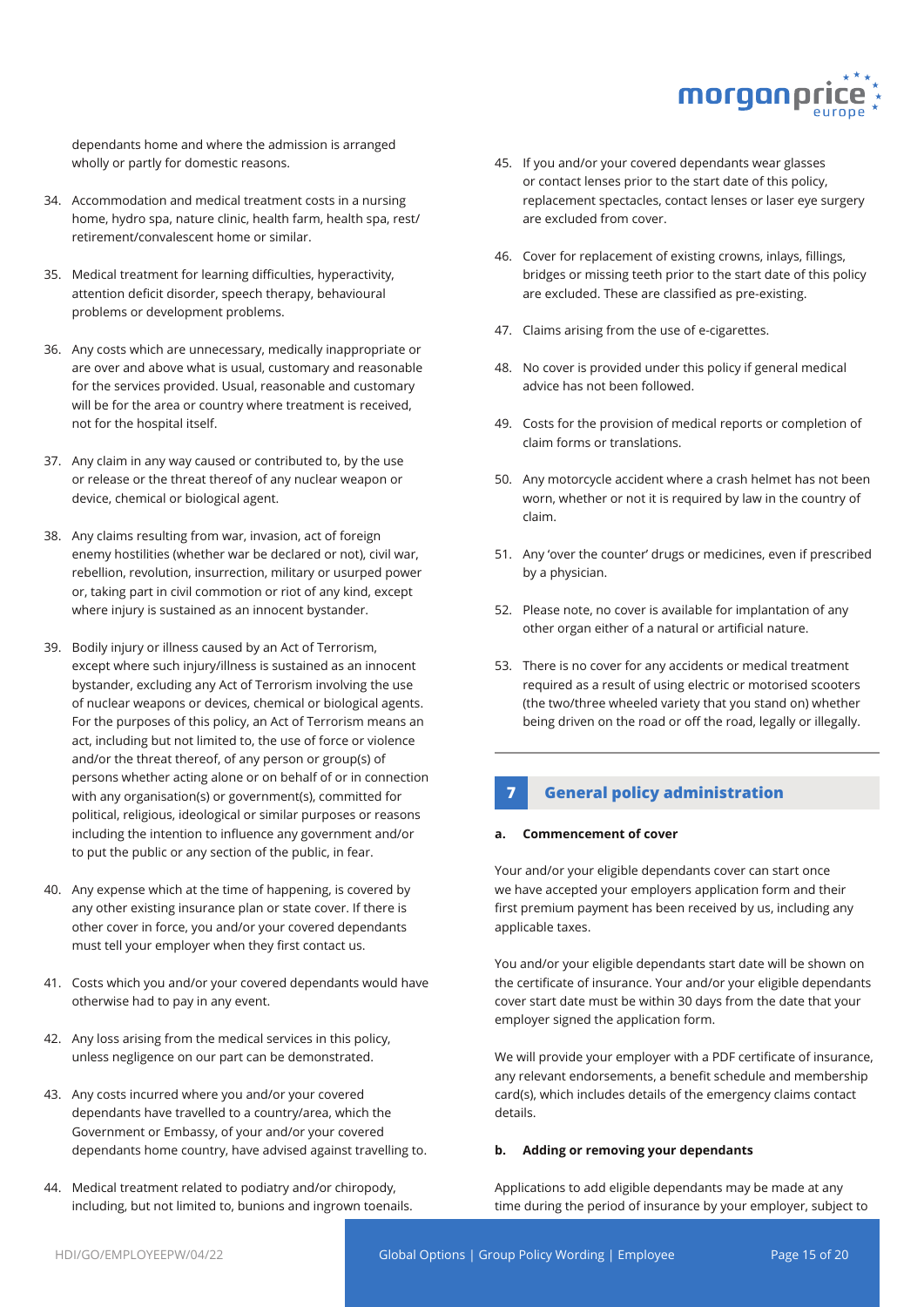

payment of the required premium.

A healthy newborn child may be added to this policy from their date of birth, provided we received a completed application form from your employer within 14 days of their date of birth. If your employer notifies us after this period, we will add the newborn child from the date we receive the completed application form and not their date of birth. If the newborn has known medical conditions, these will need to be declared on an FMU application form and we will advise what cover we can offer.

Please note that submission of a claim under item 5 – Maternity Benefits, does not constitute formal notification for the newborn to be added to this policy. A completed application form is required.

If you wish to remove any of your dependants from this policy, your employer must make this request in writing. Removal will be made from the date that written notification is received.

#### **c. Maintaining cover**

Subject to satisfying any specific eligibility criteria and payment of the required premium, this policy will remain in force during the period of insurance and is renewable for successive 1-year periods at the prevailing terms, premium rates and benefits.

We will not cancel this policy because of either a deterioration in the health of you and/or your covered dependants or the number/ value of claims you and/or your covered dependants make, unless we are prohibited by insurance law or legislation, or decide not to continue to underwrite this type of insurance in your and/or your covered dependants country of location.

If we decide to stop underwriting this policy, we shall give your employer as much notice as possible in writing prior to their next annual renewal date.

#### **d. Alterations to this policy**

We may change the premium rates, terms, conditions and benefits of this policy from time to time, but any such changes will not apply until the next annual renewal date first following the introduction of such changes.

No alteration or waiver of the terms, conditions and benefits of this policy shall be accepted unless it is in writing by one of our authorised company officials.

#### **e. Changing the plan type**

Your employer may only apply to change this plan type at the annual renewal date of this policy. If we accept your employers application, we reserve the right to apply a variation in cover to any medical conditions, which pre-existed the date of such change.

Your employer may change the geographical area during the period of insurance if you and/or your covered dependants relocate to a country of residence, which is located outside of the geographical area chosen at the start date or subsequent annual renewal date.

We reserve the right to apply a variation in cover to any medical conditions, which pre-existed the date of such change.

#### **f. Policy duration and premium payment**

This is an annual contract, which is renewable each year, subject to the terms and conditions in force at the annual renewal date, and subject to payment of the applicable renewal premium.

All premiums are payable in advance of cover being provided under this policy. Premiums can be paid by bank transfer or by debit/credit card.

Premiums (and any applicable taxes) are payable monthly, quarterly, semi-annual or annually but this is an annual contract of insurance. If your employer elects to pay the premium in instalments, they will be charged an administration fee. Your employer is still responsible for paying the entire annual premium, even if we have agreed they may pay by instalments. If we do agree your employer can pay by instalments, then they must ensure the credit/debit card they supply is valid for the entire period of the policy year.

We reserve the right to withdraw frequency payment facilities and/or charge an administration fee for non-payment.

This policy will be cancelled if a payment date is missed, although we may subsequently reinstate cover if an outstanding payment is received within 30 days of its due date.

If we agree to reinstate cover, we reserve the right to apply revised underwriting terms to this policy.

If a premium is outstanding, any claims will be suspended and will not be settled until the outstanding premium is received by us.

If any premium is unpaid at the end of this 30-day period, we will cancel this policy from the date that the unpaid premium was due. Any outstanding premium will be deducted from the credit/debit card supplied.

Premiums are payable in the currency of this policy, which your employer elected at the start date of this policy. We reserve the right to alter premiums at any time but if we do so, the new premiums will not be effective until your employers annual renewal date.

We reserve the right to alter the amount of Insurance Premium Tax (IPT), government levies or other taxes as and when they change by law and to apply them at the next premium due date.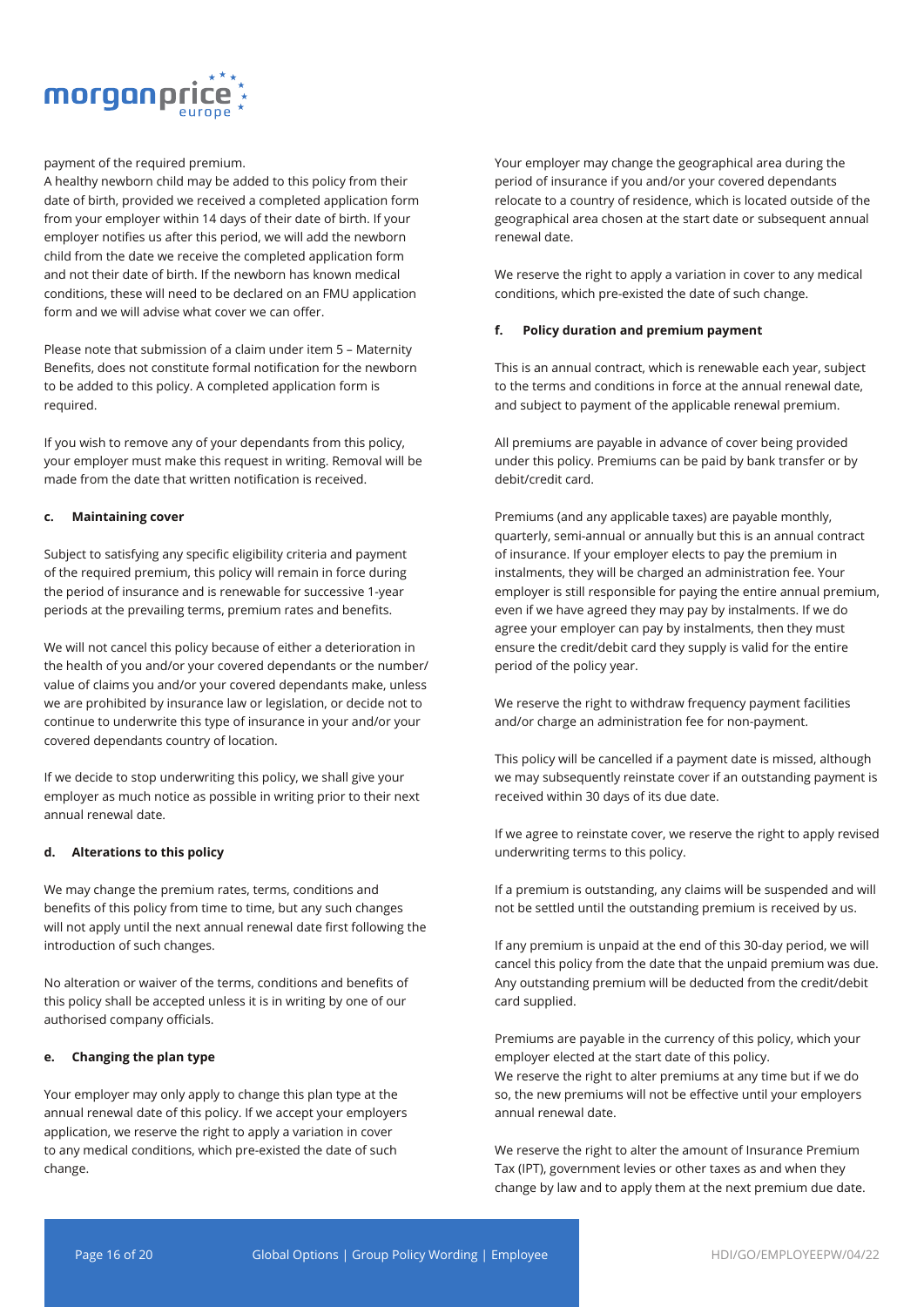

If having purchased this policy, your employer decides that it does not meet their requirements, they will need to return the policy documents to us within 14 days of receipt, together with written cancellation instructions. Provided no claims have been paid and/ or pre-authorisation has been given, we will refund any premium they have paid.

#### **g. Temporary return to your home country**

For nationals of the United States of America, cover can remain in force for temporary return and visits to your and/or your covered dependants home country up to a maximum of 90 days in total during each period of insurance, provided that your and/or your covered dependants home country is included within your and/ or your covered dependants selected geographical area. This policy will automatically terminate after 90 consecutive days in the United States of America – refer to "Termination".

For nationals of all other countries worldwide, there is no restriction for temporary return and visits to your and/or your covered dependants home country, provided your and/or your covered dependants home country is included within your and/or your covered dependants selected geographical area.

Where your and/or your covered dependants home country falls outside of your and/or your covered dependants selected geographical area, please refer to Item 8 – Emergency Out of Area Treatment.

#### **h. Cancelling this policy**

If you are no longer an active employee of the policyholder, you and/or your covered dependants are not eligible for cover under the Global Options Plan. Your employer will contact us and provide us with your leaving date. Your and/or your covered dependants certificate of insurance will be cancelled with effect from that date and you and/or your covered dependants will no longer be eligible for the benefits outlined in the certificate of insurance.

Once we have received your employers cancellation notification and provided no claims or pre-authorisations have been put in place in the current 12-month period of insurance, a pro-rata refund may be applicable. If a claim has been made, then no refund will be due and any outstanding instalment premiums remain payable.

If your employer cancels this plan, we reserve the right to charge an administration fee of £/€/\$30.

We will not cancel this policy because of eligible claims made by you and/or your covered dependants. We reserve the right to cancel this policy at any time if you and/or your covered dependants have:

• Misled us by misstatement or concealment or failed to answer any question about this policy honestly and fully; or

- Made or attempted to make a false or fraudulent claim or if any person uses any methods to try to make a fraudulent claim; or
- Your employer fails to pay the premium due.

## **i. Termination**

This policy will automatically end in any of the following situations:

- Your employer fails to pay the premium on the date due. At our absolute discretion, we may reinstate the cover if the outstanding premiums are paid to us in full, although we reserve the right to apply revised underwriting terms to this policy.
- Where you and/or your covered dependants have acted in a fraudulent manner or deliberately claimed benefit either directly or indirectly, to obtain unreasonable pecuniary advantage, which is to our detriment.
- For nationals of the United States of America only, 90 days after you and/or your covered dependants return to your and/or your covered dependants home country. This 90-day period shall be reduced by the number of days that have already been spent on temporary return and visits to the United States of America during the period of insurance. If there are less than 90 days to run until the expiry date, then cover shall cease on the expiry date.

On termination of this policy for whatever reason, our liability will immediately cease.

#### **j. Death of you and/or your covered dependants**

Should you and/or your covered dependants die during the period of insurance, any dependants who are insured can continue to be covered for the remainder of the period of the insurance at the discretion of your employer.

#### **k. Other insurance**

If there is any other insurance covering any of the benefits that are provided under this policy for which a claim is made, then you and/or your covered dependants must disclose this to us at the time of submitting the claim.

In these circumstances, we will not be liable to pay or contribute more than our proper rateable proportion.

If it transpires that you and/or your covered dependants have been paid for all or some of the claim costs by another source or insurance, we have the right to a refund from you and/or your covered dependants. We reserve the right to deduct such refund from you and/or your covered dependants from any impending or future claim settlements, or to cancel this policy from the start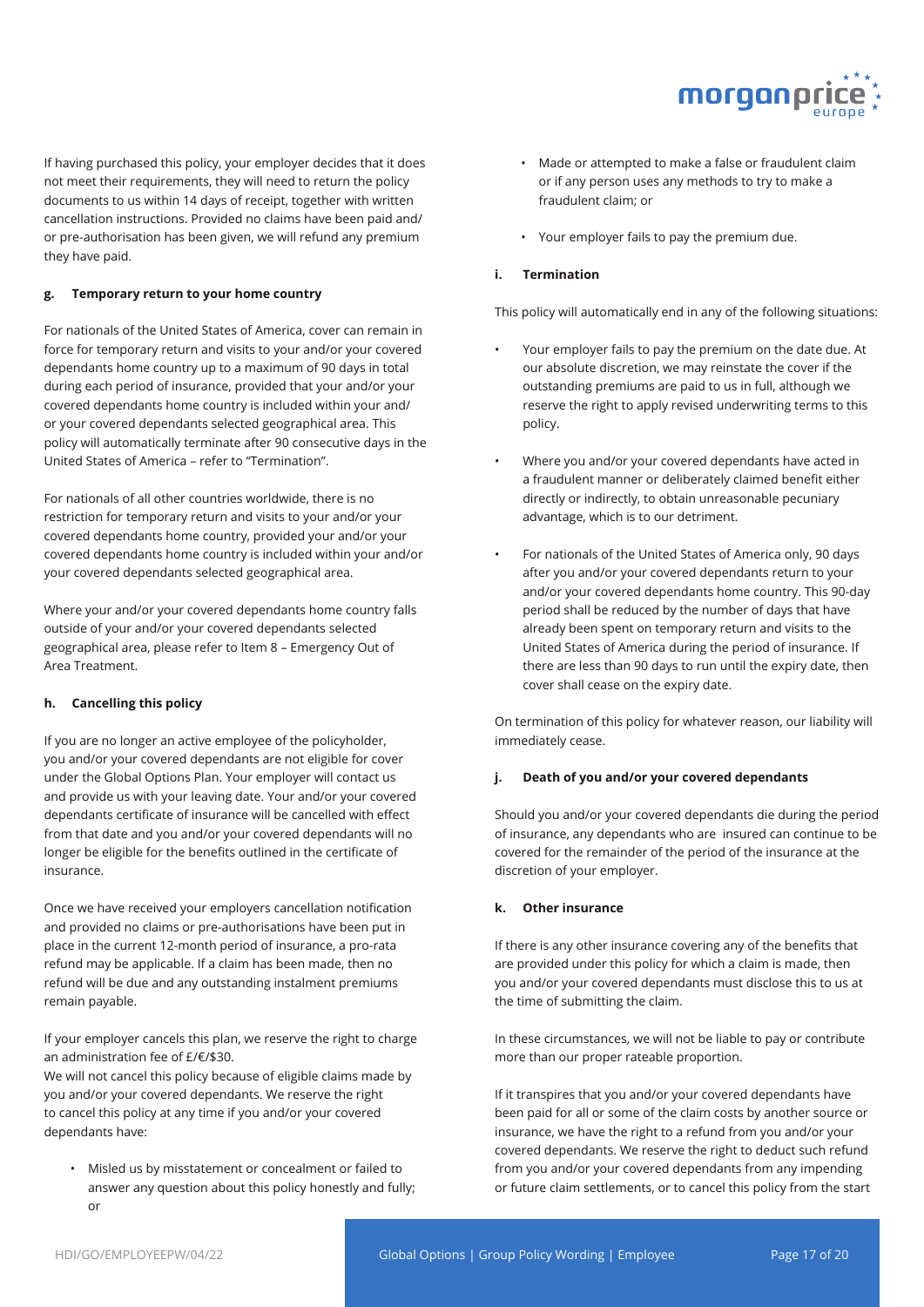

date or subsequent annual renewal date without a refund of premium.

#### **l. Subrogation**

If someone else is responsible, we may take court action in your and/or your covered dependants name to recover any claims we have paid. We will pay for the cost of taking this action and it will be for our benefit. You and/or your covered dependants are not authorised to admit liability for any eventuality or give a promise of undertaking to anyone, which binds the Insured, an Insured Person(s), or Us.

#### **m. Help and intervention**

Our help and intervention depends upon, and is subject to, local availability and has to remain within the scope of national and international law and regulations. Our intervention depends upon us obtaining the necessary authorisations issued by the various competent authorities concerned.

#### **n. Compliance**

Your and/or your covered dependants full compliance with the terms and conditions of this policy is necessary before a claim will be paid.

#### **o. Governing law**

This contract of insurance shall be governed and construed in accordance with English law unless we agree otherwise. Even if your documents have been provided to you in a different language to English, the English law and wording overrides any translated documents. The courts of England and Wales alone shall have jurisdiction in any dispute.

## **8 How to make a complaint**

If you feel we have not provided the level of service you expected, please follow the procedures outlined below:

- We consider a complaint to be any oral or written expression of dissatisfaction from a customer to an employee of Morgan Price (Europe) ApS, in connection with the provision of, or failure to provide, a service to the customer.
- You can notify us by telephone, face-to-face or in writing.

**Complaints Department ØENS Virksomhedsadministration ApS Lergravsvej 59, 1 2300 København s Denmark** 

**Email: info@morgan-price.eu** 

#### **Tel: +44 (0) 1379 646730**

#### **How we deal with your complaint:**

- We will always respond in a courteous manner and we aim to resolve complaints within 3 business days following receipt (e.g. received Monday 10:00am, aim to resolve by Thursday 5:30pm).
- Occasionally, for more complex cases, we need additional time to investigate the concerns raised. In such cases, we aim to acknowledge the complaint within 5 business days, providing the name of the person dealing with it, as well as an indication of when to expect the matter to be concluded.
- If we cannot resolve the matter within 8 weeks we will write explaining why and point out the next steps available to you (i.e. referring your complaint to the Financial Ombudsman Service).
- If more than 8 weeks from the date of your complaint has passed and you have not received a final response, or you are dissatisfied with the final response you received (at any stage of the process), you can refer your complaint to the Financial Ombudsman Service (contact details are shown below).

#### **How we will respond to your complaint:**

- If we can resolve your complaint within 3 business days following receipt, you will be sent a summary resolution communication, which will confirm the matter has been resolved and details of the Financial Ombudsman Service.
- Where we have been unable to resolve the complaint within 8 weeks, we will write to you formally providing details of our investigation and outcome. This response will explain our position clearly and in plain language. The response will also detail your rights to refer your complaint to the Financial Ombudsman Service.
- If we agree to pay any redress or compensation, we will do so promptly.

Where we have reasonable grounds to be satisfied that another firm is solely or jointly responsible for the issues raised, the complaint will be referred to them promptly on your behalf. We will inform you of the referral, provide their contact details and follow the matter up with them to make sure your concerns are properly addressed.

We expect that the majority of complaints will be quickly and satisfactorily resolved at this stage, but if you are not satisfied you can take the issue further.

#### **If you remain dissatisfied with our response:**

**1) For Service or Administration Complaints Relating to Morgan Price**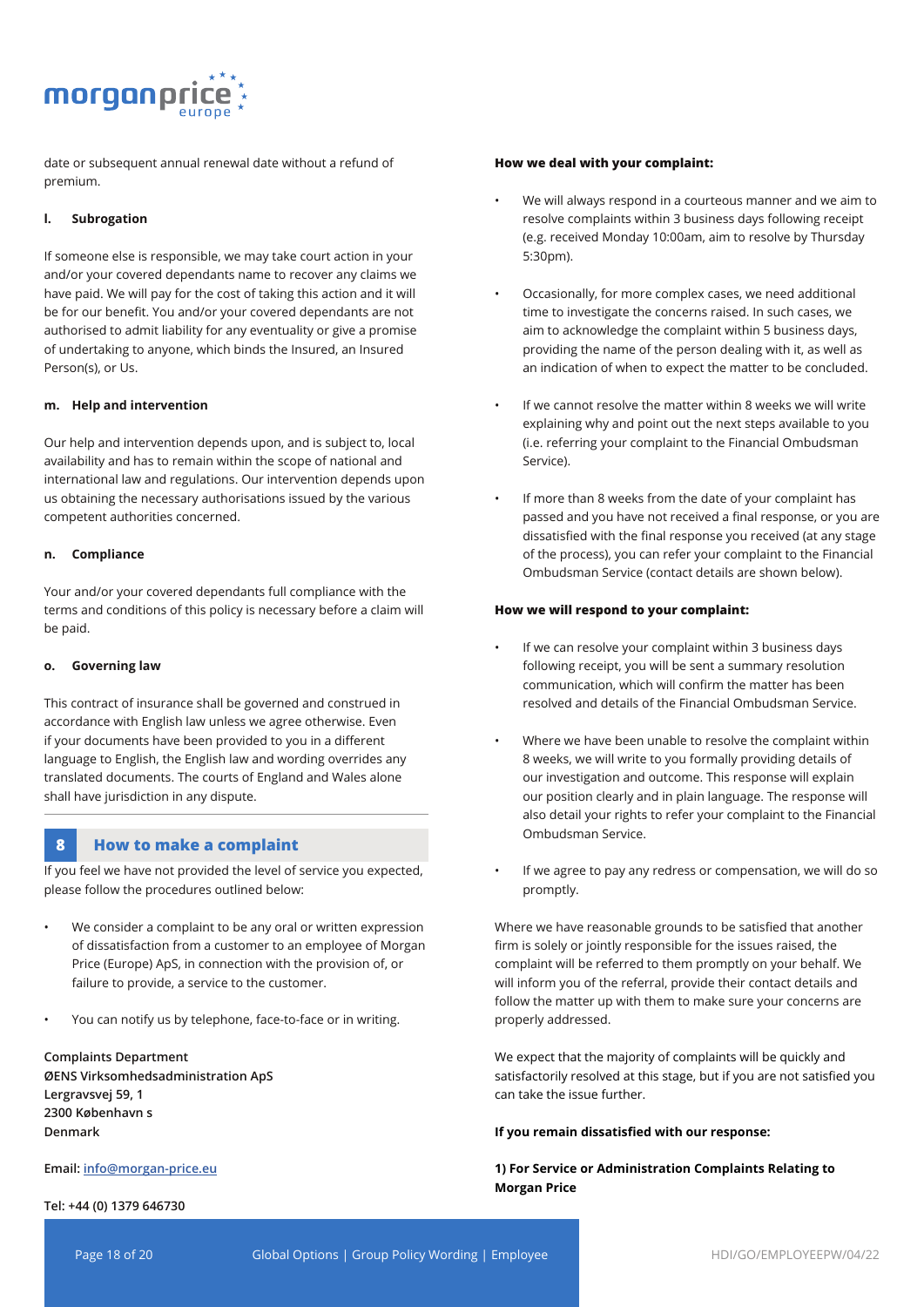

Having received our final response, if you remain dissatisfied, you may be eligible to refer your complaint to the Financial Ombudsman Service. This service is free of charge.

Visit their website at: www.financial-ombudsman.org.uk

Call on 0800 023 4567 or 0300 123 9123 from within the UK, or +44 207 964 0500 from outside the UK,

Write to them or visit them at: Financial Ombudsman Service, Exchange Tower, London, E14 9SR United Kingdom

Email them at: complaint.info@financial-ombudsman.org.uk

You can find out more information by following the link here: www.financial-ombudsman.org.uk/publications/ordering-leaflet/ leaflet

Please note that if you wish to refer this matter to the Financial Ombudsman Service, you must do so within 6 months of the final decision.

You must have completed the above procedure before the Financial Ombudsman Service will consider your case.

#### **2) For Product or Claims Related Complaints**

Please put full details of your complaint in writing and send to:

**Complaints Officer HDI Global Specialty SE Podbielskistraße 396, 30659 Hannover, Germany**

**or send an email to complaints@hdi-specialty.com**